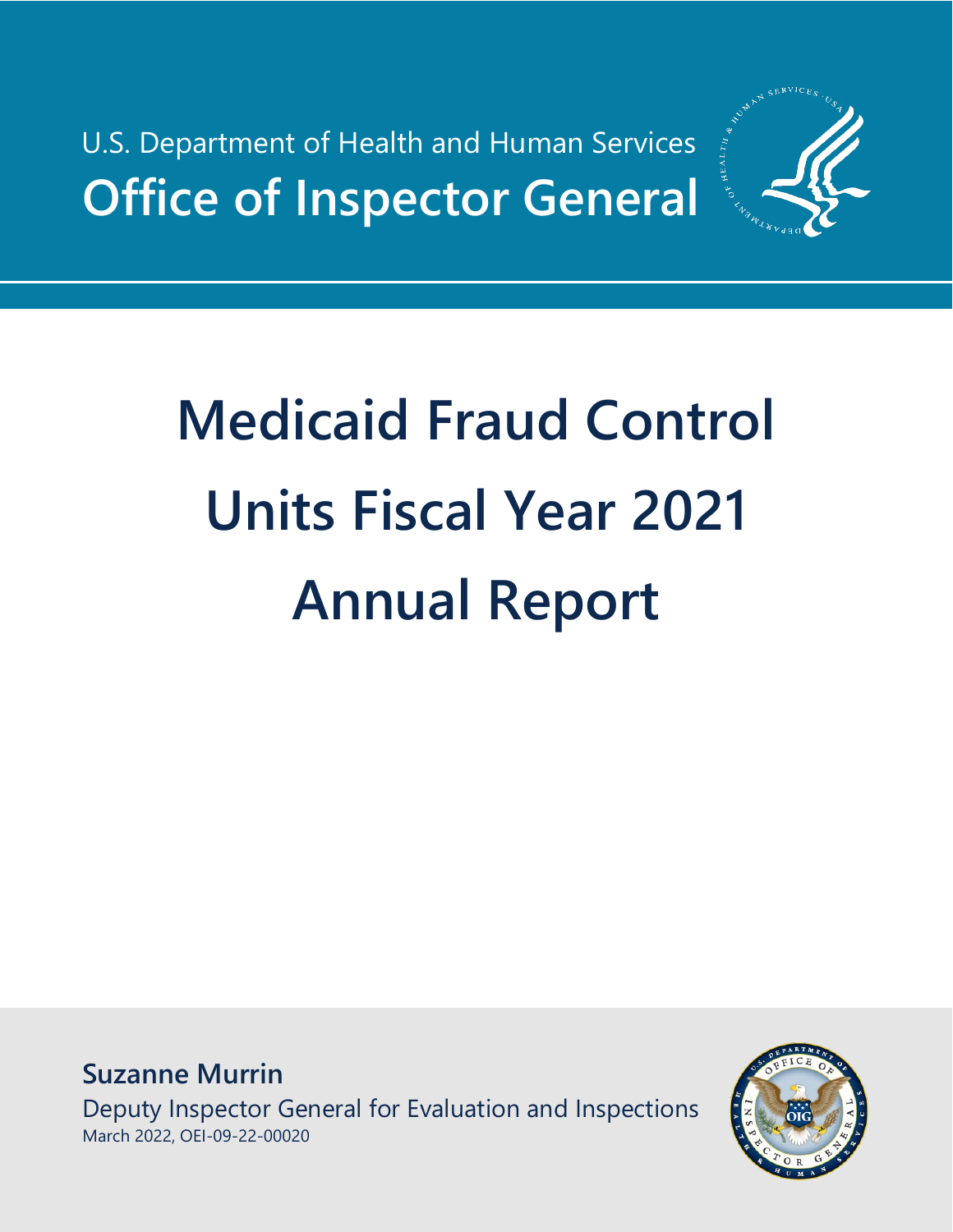U.S. Department of Health and Human Services **Office of Inspector General Report in Brief** March 2022, OEI-09-22-00020



## **Medicaid Fraud Control Units Fiscal Year 2021 Annual Report**



Medicaid Fraud Control Units (MFCUs) investigate and prosecute Medicaid provider fraud and patient abuse or neglect. The Department of Health and Human Services Office of Inspector General (OIG) is the designated Federal agency that oversees and annually approves Federal funding for MFCUs through a recertification process. For this report, OIG analyzed the annual statistical data on case outcomes (such as convictions, civil settlements and judgments, and recoveries) that 53 MFCUs submitted to OIG for fiscal year 2021. Those MFCUs operated in all 50 States, the District of Columbia, Puerto Rico, and the U.S. Virgin Islands.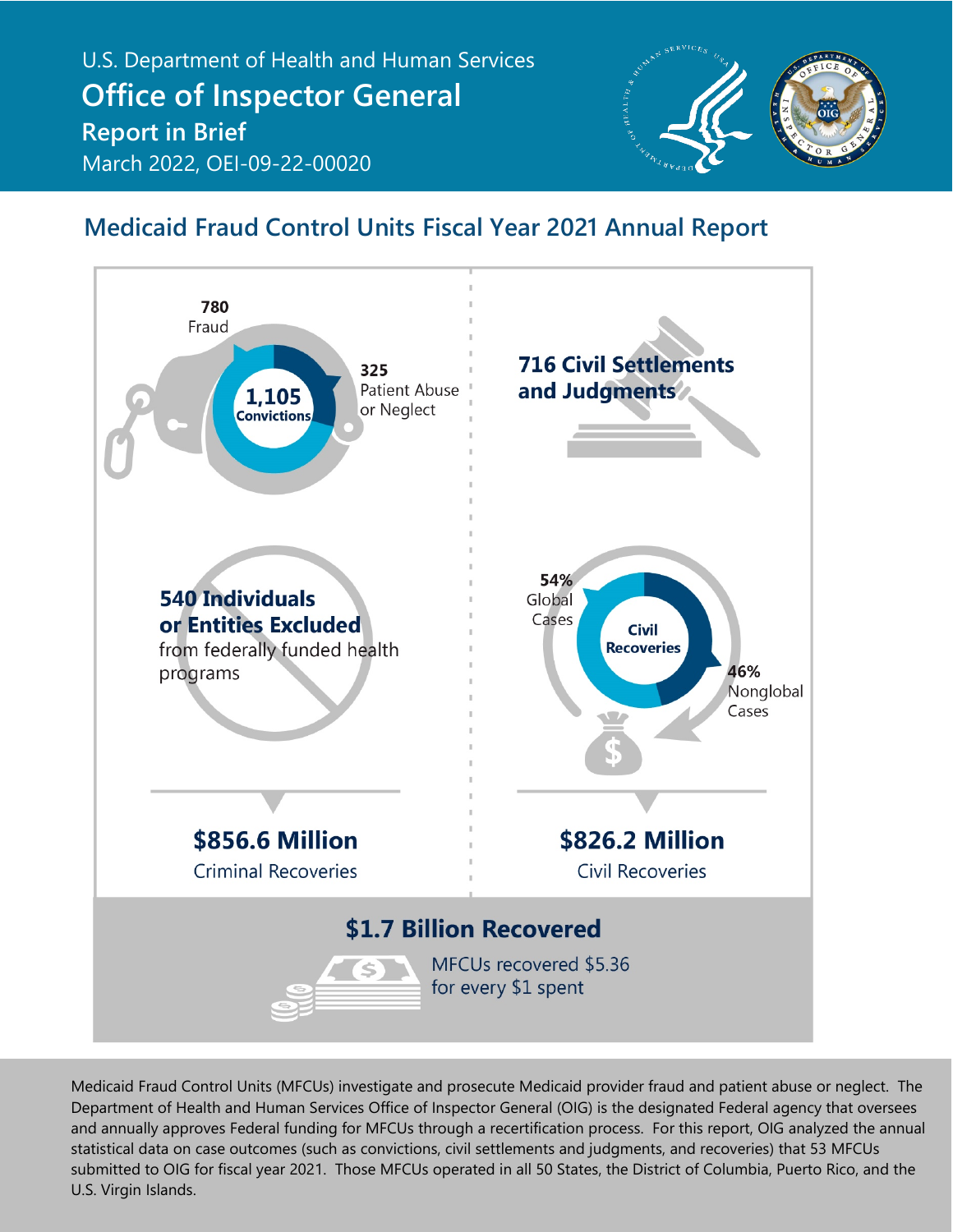## TABLE OF CONTENTS

| MFCUs' reported criminal recoveries significantly increased to \$857 million in FY 2021  8     |  |
|------------------------------------------------------------------------------------------------|--|
|                                                                                                |  |
|                                                                                                |  |
|                                                                                                |  |
|                                                                                                |  |
| Appendix A: Beneficial Practices Described in Office of Inspector General Inspection Reports12 |  |
| Appendix B: Medicaid Fraud Control Unit Case Outcomes and Open Investigations by Provider Type |  |
|                                                                                                |  |
|                                                                                                |  |
|                                                                                                |  |
|                                                                                                |  |
|                                                                                                |  |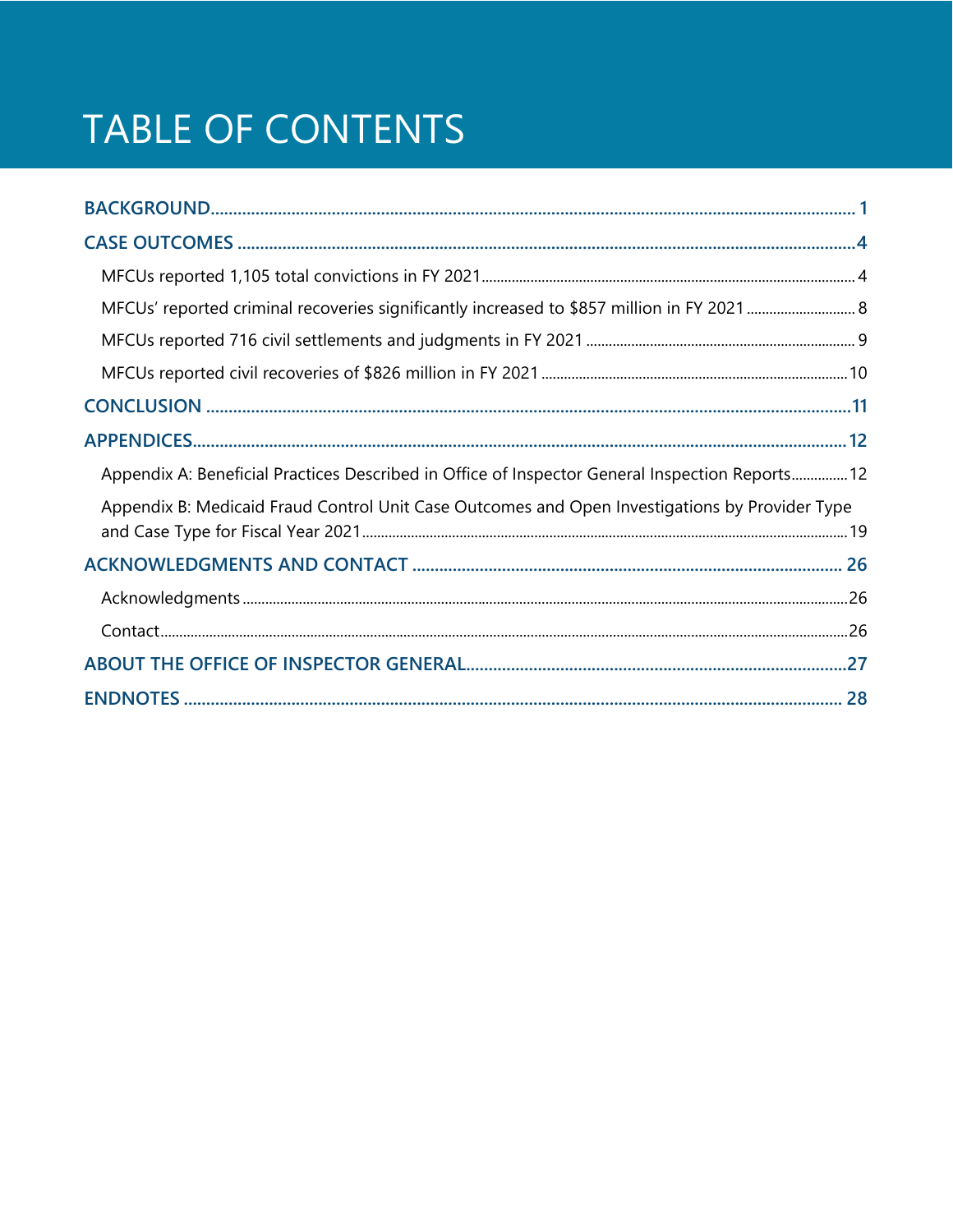## <span id="page-3-0"></span>BACKGROUND

The function of Medicaid Fraud Control Units (MFCUs or Units) is to investigate and prosecute Medicaid provider fraud and patient abuse or neglect.<sup>[1](#page-31-0)</sup> The Social Security Act (SSA) requires each State to effectively operate a MFCU, unless the Secretary of Health and Human Services (HHS) determines that (1) the operation of a Unit would not be cost-effective because minimal Medicaid fraud exists in a particular State; and (2) the State has other adequate safeguards to protect beneficiaries from abuse or neglect.<sup>[2](#page-31-1)</sup> In fiscal year (FY) 2021, all 50 States, the District of Columbia, Puerto Rico, and the U.S. Virgin Islands operated MFCUs.<sup>[3,](#page-31-2) [4](#page-31-3)</sup>

MFCUs are funded jointly by the Federal and State Governments. Each Unit receives a Federal grant award equivalent to 90 percent of total expenditures for new Units and 7[5](#page-31-4) percent for all other Units.<sup>5</sup> In FY 2021, combined Federal and State expenditures for the Units totaled approximately \$314 million, of which approximately \$236 million represented Federal funds.<sup>[6](#page-31-5)</sup>

As illustrated in Exhibit 1, MFCU cases typically begin as referrals from external sources or are generated internally from data mining.<sup>[7](#page-31-6)</sup> MFCU staff review referrals of possible fraud and patient abuse or neglect to determine the potential for criminal prosecution and/or civil action. If the Unit accepts a referral for investigation, the case may result in various possible outcomes. Criminal prosecutions may result in convictions; civil actions may result in civil settlements or judgments. Both criminal prosecutions and civil actions may include the assessment of monetary recoveries. The Office of Inspector General (OIG) has the authority to exclude convicted individuals and entities from any federally funded health care program on the basis of convictions referred from MFCUs. $<sup>8</sup>$  $<sup>8</sup>$  $<sup>8</sup>$  In addition to achieving these case outcomes,</sup> Units may also make programmatic recommendations to their respective State Governments to help strengthen program integrity and efforts to fight patient abuse or neglect.



#### **Exhibit 1: The typical life cycle of a MFCU case**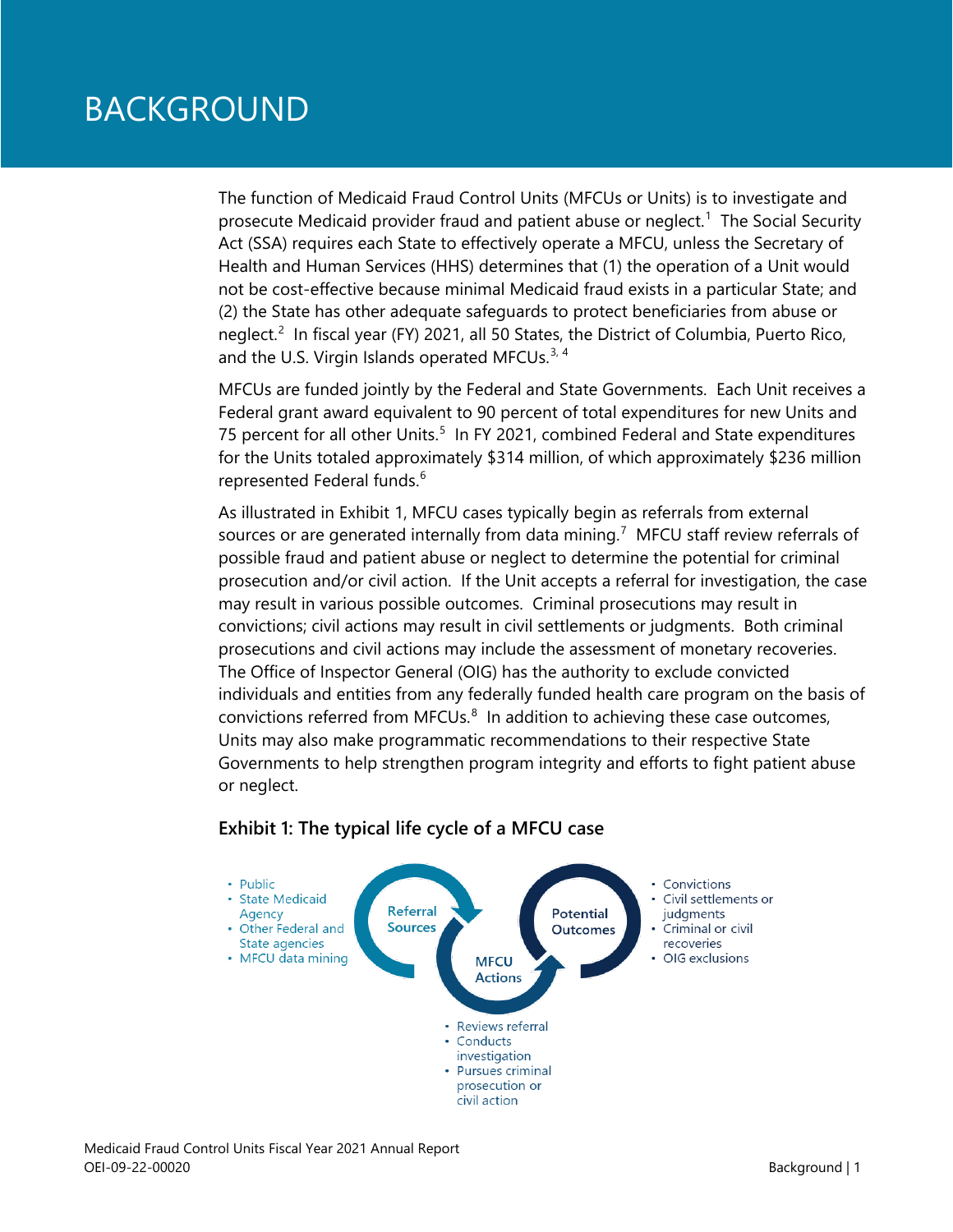## **Oversight of the MFCU Program**

Reducing Medicaid fraud is a top priority for OIG, and its role in overseeing MFCUs helps achieve that priority. OIG oversees the MFCU grant program by recertifying Units, conducting reviews and inspections (hereinafter referred to as inspections) of Units, providing technical assistance to Units, and monitoring key statistical data about Unit caseloads and outcomes. [9](#page-31-8)

Annually, OIG reviews each Unit's application for recertification; approval of this application is necessary for the Unit to receive Federal reimbursement.<sup>10</sup> To recertify a Unit, OIG performs a desk review to assess the Unit's compliance with the Federal requirements for MFCUs contained in statute, regulations, and OIG policy transmittals. OIG also examines the Unit's adherence to [12 performance standards,](https://oig.hhs.gov/authorities/docs/2012/performancestandardsfinal060112.pdf) such as those regarding staffing, maintaining adequate referrals, and cooperating with Federal authorities.<sup>[11](#page-31-10)</sup>

OIG further assesses a Unit's performance by conducting inspections of Units that may identify findings and lead to OIG making recommendations for improvement. During an inspection, OIG also makes observations regarding Unit operations and practices, and may identify beneficial practices that may be useful to other Units. Finally, OIG provides training and technical assistance to Units, as appropriate.

OIG also provides ongoing technical assistance and guidance to Units. These activities may include outreach, responding to questions from the Units, providing training to Units, and issuing policy transmittals to all Units. OIG also collects and presents statistical data reported by each MFCU annually, such as the numbers of open cases, indictments, and convictions and amounts of recoveries. These data can be accessed on the OIG website in two formats: a [statistical chart](https://oig.hhs.gov/fraud/medicaid-fraud-control-units-mfcu/expenditures_statistics/fy2021-statistical-chart.pdf) and an interactive [map.](https://oig.hhs.gov/fraud/medicaid-fraud-control-units-mfcu/maps/interactive-map2021.asp)

## **Methodology**

For this report, we analyzed information from the FY 2021 Annual Statistical Reports that 53 MFCUs submitted to OIG, the recertification materials that the MFCUs submitted to OIG, and OIG exclusions data.

Similar to the *Medicaid Fraud Control Units Fiscal Year 2020 Annual Report*, we analyzed information about the effects of the ongoing COVID-19 pandemic (pandemic). In FY 2020, OIG surveyed MFCUs to assess the impact of the pandemic on their operations. Because the pandemic was still ongoing in FY 2021, we further analyzed the MFCU's recertification information submitted in FY 2021 to gain an understanding of the pandemic's continued impact on their operations.

We aggregated case outcomes across all Units for FY 2021 and for each of the preceding 4 years—FYs 2017 through 2020. These outcomes include convictions, civil settlements and judgments, and recoveries. We also calculated the return on investment (ROI) for MFCUs.<sup>12</sup> We identified the provider types with the highest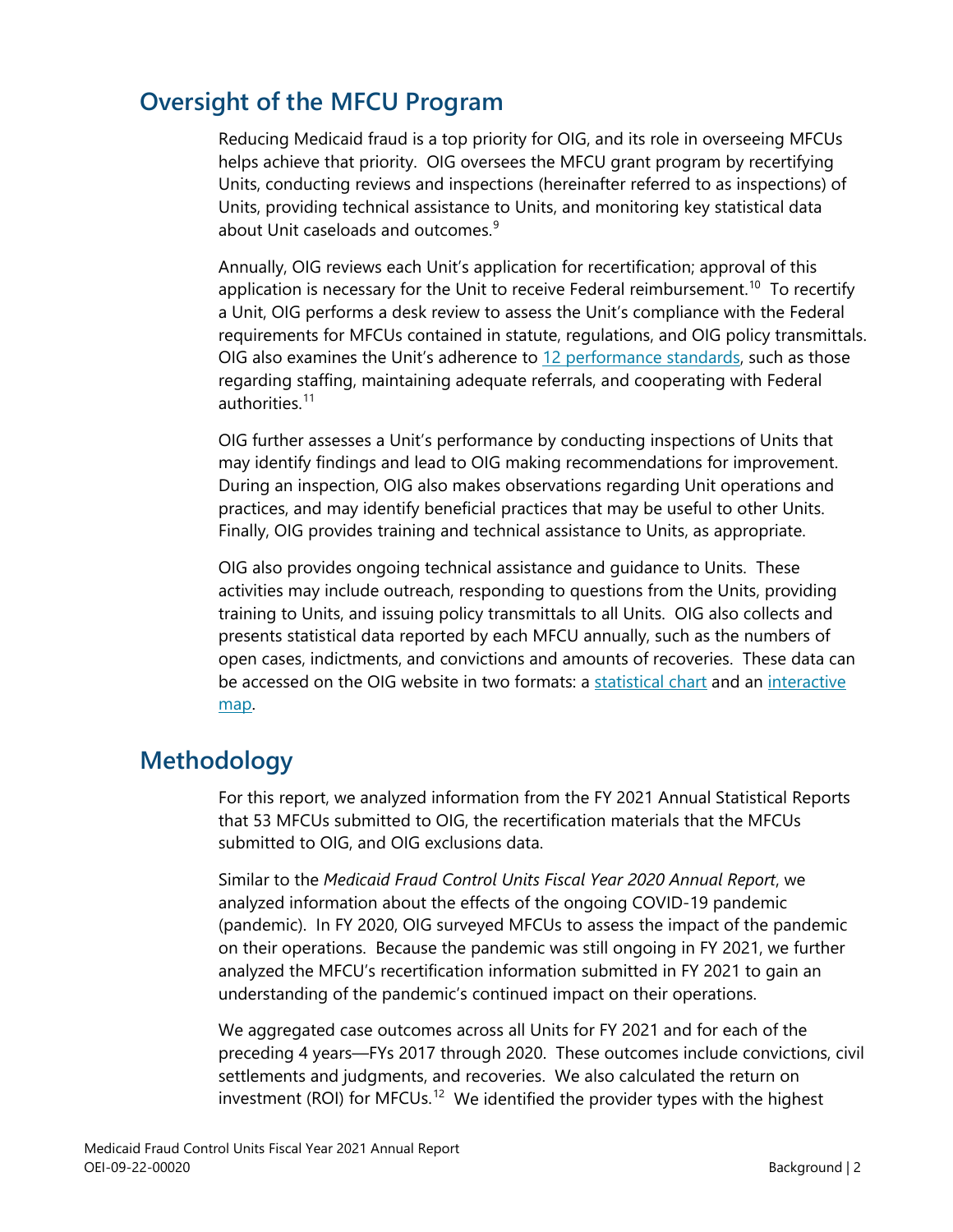numbers of criminal and civil outcomes in FY 2021 and the numbers of exclusions that OIG imposed in FY 2021 on individuals and entities as a result of conviction referrals from MFCUs. We also analyzed MFCU drug diversion cases using data for FYs 2017 through 2021. Additionally, we highlight the beneficial practices described in each Unit's more recent inspections, as described in Appendix A.

## **Standards**

We conducted this study in accordance with the *Quality Standards for Inspection and Evaluation* issued by the Council of the Inspectors General on Integrity and Efficiency. OIG inspections of the MFCUs and this annual report differ from other OIG evaluations in that they support OIG's direct administration of the MFCU grant program, but they are subject to the same internal quality controls as other OIG evaluations, including internal and external peer review.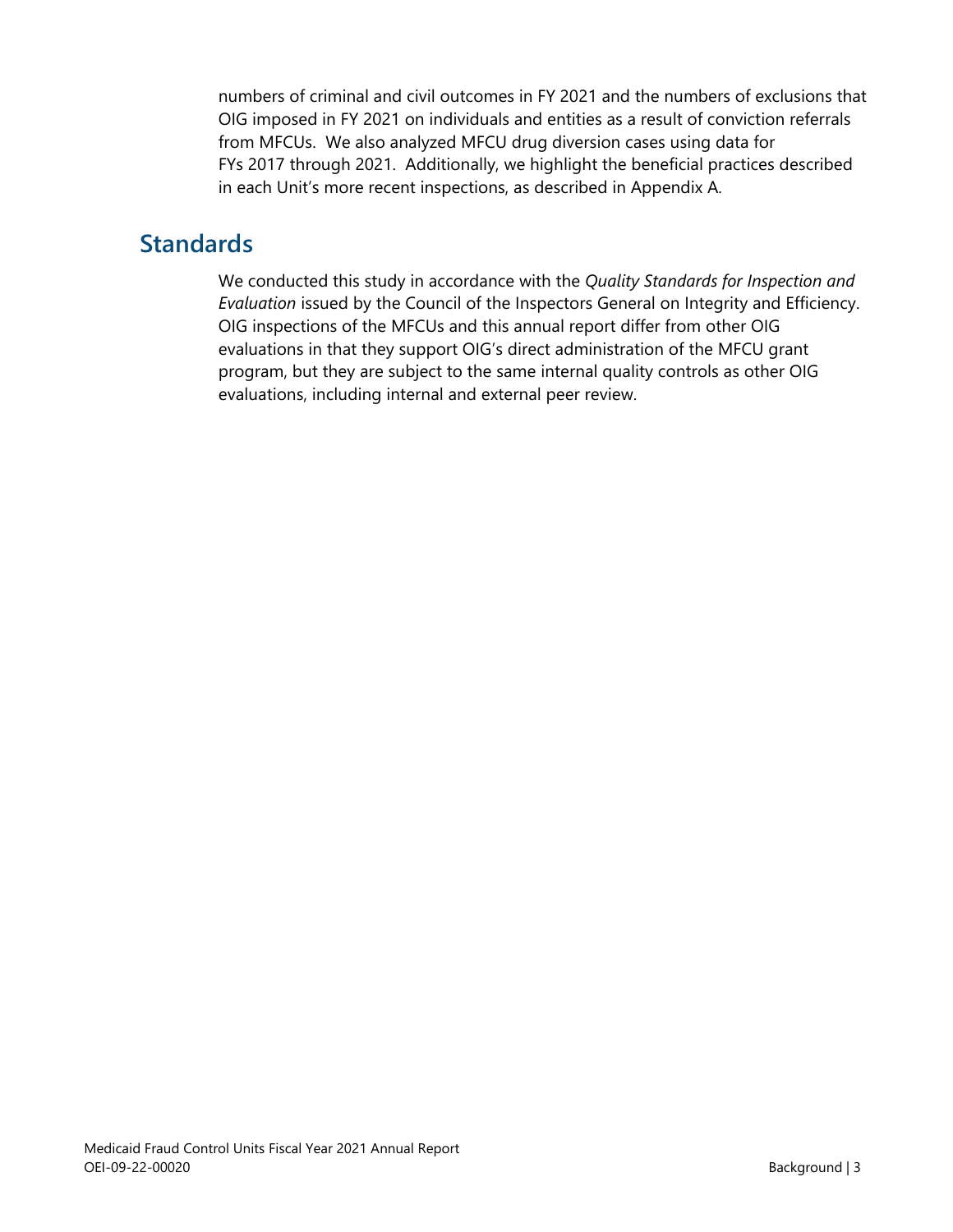## <span id="page-6-0"></span>CASE OUTCOMES

In FY 2020, Units reported to OIG that the pandemic created significant challenges for staff, operations, and court proceedings, which limited case outcomes—particularly criminal outcomes. For example, Units reported that court systems in general had closed their in-person operations and postponed or reduced the number of grand jury proceedings.

In FY 2021, MFCUs reported continued operational challenges attributable to the pandemic. Units reported limitations with in-person staff training, restricted access to long-term care facilities and/or witnesses, and continued court closures, among other challenges. However, they noted that some of these pandemic-associated challenges had begun to subside. For example, some courts had reopened, allowing proceedings to continue, which started to reduce the backlog of prosecutions. Some Units also reported that long-term care facilities had begun to permit in-person access, allowing MFCU staff to follow up on referrals of patient abuse and neglect.

## <span id="page-6-1"></span>**MFCUs reported 1,105 total convictions in FY 2021**

Total convictions resulting from MFCU cases increased from 1,017 in FY 2020 to 1,105 in FY 2021. In FY 2021, MFCU cases resulted in 780 convictions for fraud and 325 convictions for patient abuse or neglect, similar to the distribution in previous years. Exhibit 2 shows the total number of convictions during FYs 2017 through 2021.



#### **Exhibit 2: Fraud convictions accounted for about 70 percent of all FY 2021 convictions.**

Source: OIG analysis of Annual Statistical Reports for FYs 2017–2021.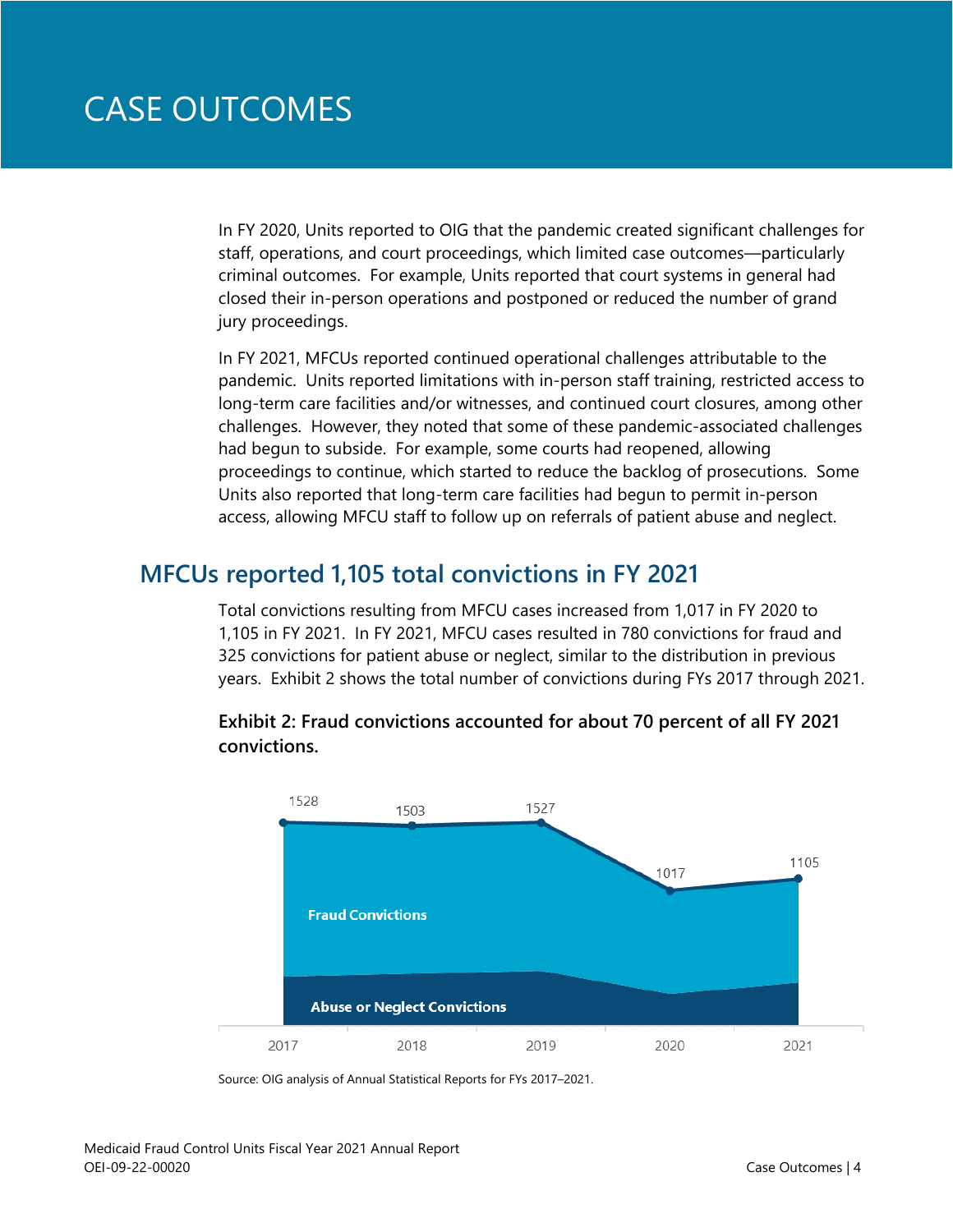MFCU convictions lead to the exclusion of individuals and entities from participation in federally funded health care programs, broadening the impact of those convictions. When MFCUs make referrals to OIG regarding convictions for fraud and patient abuse or neglect in their respective States, OIG has the authority to exclude those convicted individuals and entities from federally funded health care programs. Through these referrals, MFCUs help ensure that individuals and entities convicted in one State are excluded from Medicaid programs in other States, as well as from other Federal programs related to health care.<sup>[13](#page-31-12)</sup>

In FY 2021, OIG imposed a total of 1,689 exclusions on individuals and entities. MFCU cases were responsible for 540 of those exclusions. In addition to these 540 MFCUgenerated exclusions, MFCUs participated in joint cases with the OIG Office of Investigations that also may have resulted in exclusions.

### **Similar to previous years, significantly more convictions for fraud involved personal care services (PCS) attendants and agencies than any other provider type**

Compared to other provider types, PCS attendants and agencies had the highest number of fraud convictions each year during FYs 2017 through 2021. Exhibit 3 shows the number of PCS fraud convictions, as compared to total fraud convictions, in FYs 2017–2021.

**Exhibit 3: Fraud convictions involving PCS attendants and agencies accounted for a significant portion of total fraud convictions in FYs 2017–2021.** 



Source: OIG analysis of Annual Statistical Reports for FYs 2017–2021.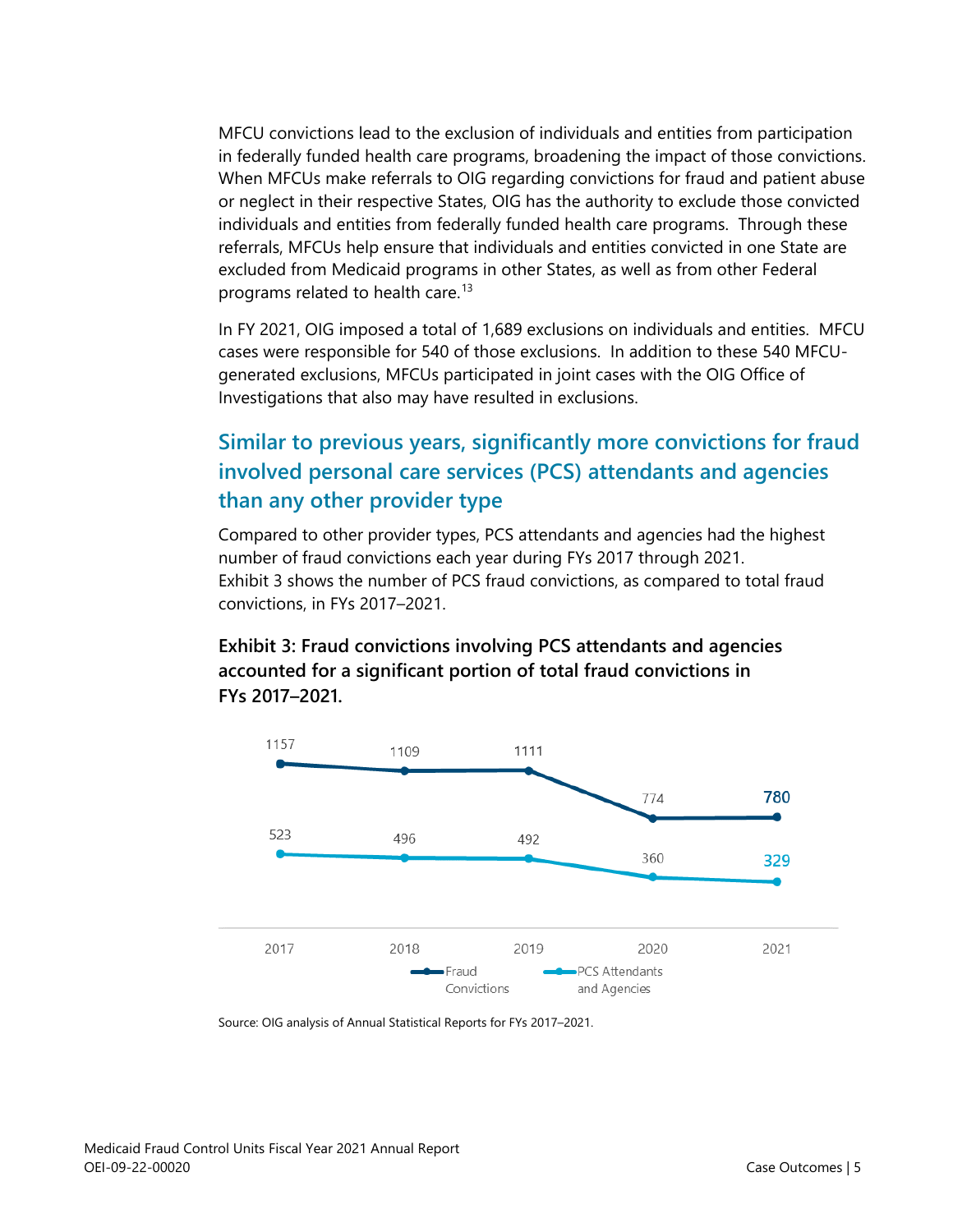In FY 2021, fraud convictions involving PCS attendants and agencies accounted for 329 of the total 780 fraud convictions (42 percent).

Exhibit 4 shows the provider types with the most fraud convictions in FY 2021. See Appendix B for detailed statistics, by provider type, on the number of criminal convictions, civil settlements or judgments, and recovery amounts, as well as the number of open investigations.

#### **Exhibit 4: Convictions of PCS attendants and agencies for fraud were significantly higher than for any other provider type in FY 2021.**



\*LPN=Licensed Practical Nurse, RN=Registered Nurse, NP=Nurse Practitioner, and PA=Physician Assistant. Source: OIG analysis of FY 2021 Annual Statistical Reports.

### **MFCUs reported 155 convictions from drug diversion cases in FY 2021**

MFCU convictions related to drug diversion increased slightly from 146 in FY 2020 to 155 in FY 2021, and associated criminal recoveries totaled \$1.87 million in FY 2021. In a Medicaid context, drug diversion cases generally involve the fraudulent billing of Medicaid for drugs diverted from legal and medically necessary uses, or the fraudulent activities by Medicaid providers related to drug diversion regardless of whether the Medicaid program was billed.<sup>14</sup> MFCUs may conduct drug diversion investigations jointly with other State or Federal agencies, such as OIG or the U.S. Drug Enforcement Administration. Exhibit 5 shows the number of convictions associated with drug diversion cases during FYs 2017 through 2021.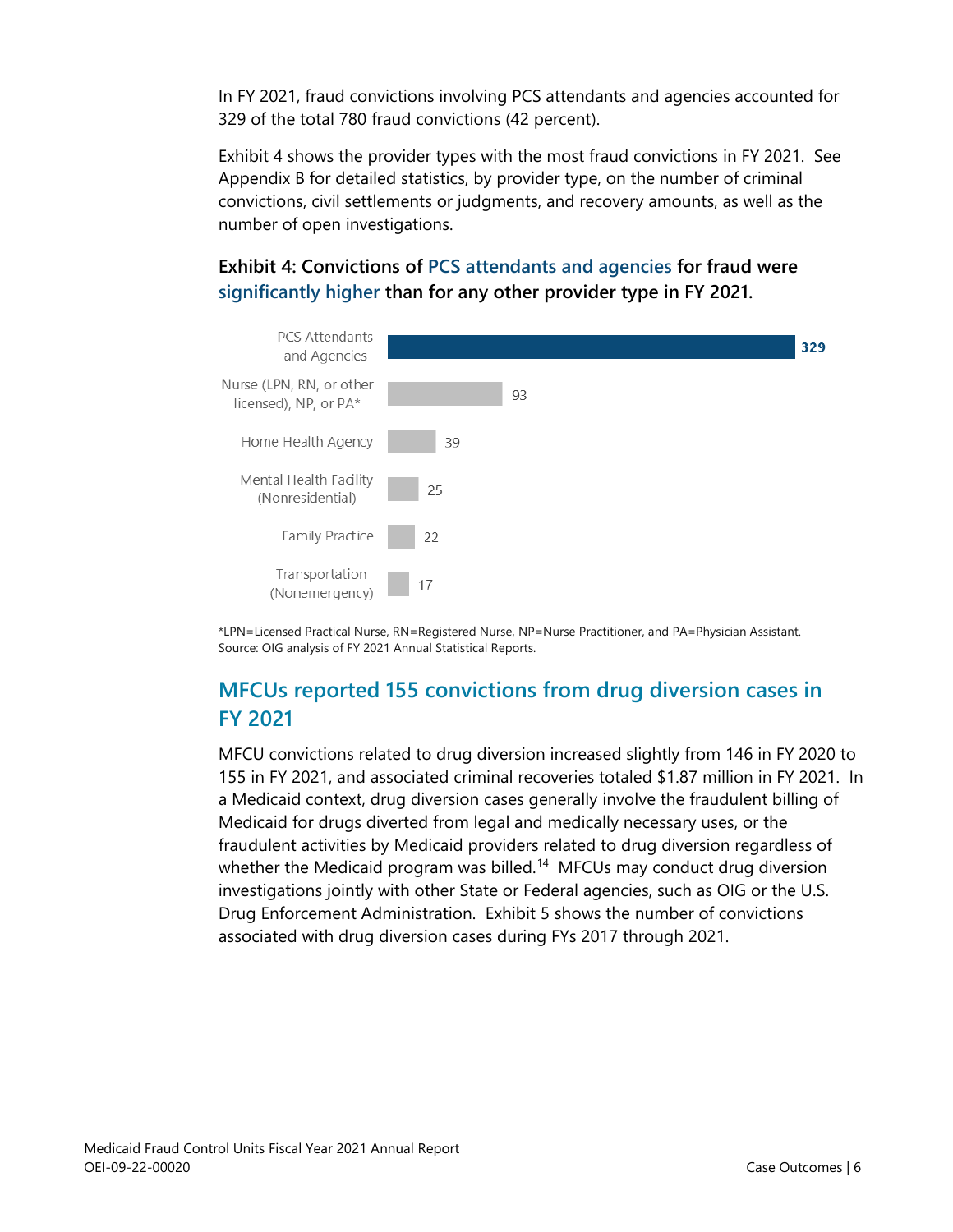**Exhibit 5: Convictions from drug diversion cases increased in FY 2021, after a decline during the first year of the pandemic**.



Source: OIG analysis of Annual Statistical Reports for FYs 2017–2021.

## **In FY 2021, more convictions for patient abuse or neglect involved personal care aides or other home care aides than any other provider type**

In FY 2021, convictions of personal care aides or other home care aides accounted for 69 of the total 325 convictions for patient abuse or neglect (21 percent). Exhibit 6 shows the provider types with the most convictions for patient abuse or neglect.

**Exhibit 6: In FY 2021, convictions of personal care aides or other home care aides for patient abuse or neglect were higher than for any other provider type.** 



\*CNA=Certified Nurse Assistant.

Source: OIG analysis of FY 2021 Annual Statistical Reports.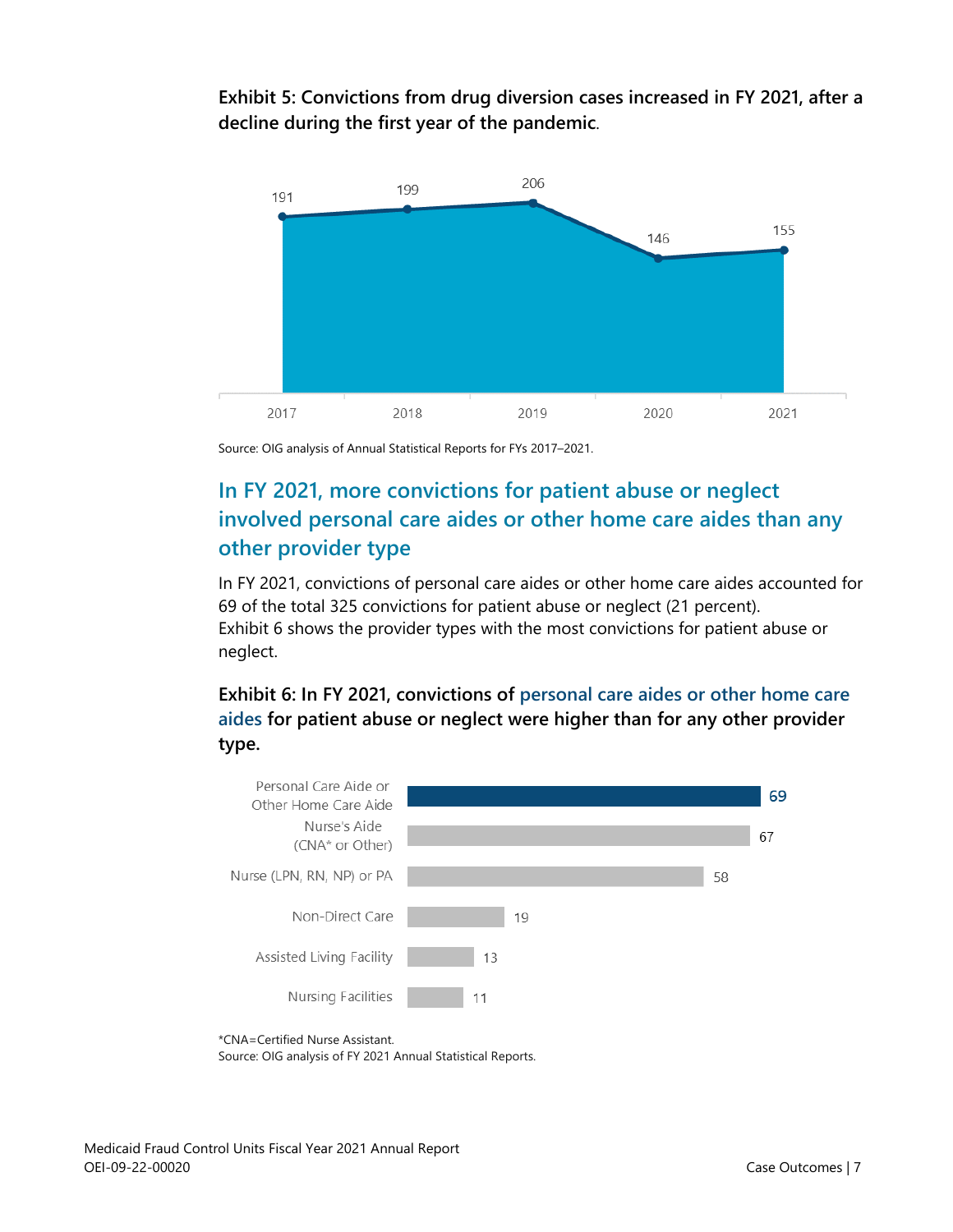## <span id="page-10-0"></span>**MFCUs' reported criminal recoveries significantly increased to \$857 million in FY 2021**

MFCU criminal recoveries increased substantially from \$173 million in FY 2020 to \$857 million in FY 2021. Total criminal recoveries varied over the 5-year period ending in FY 2021. The increase in criminal recovery amounts in FY 2021 was primarily the result of cases prosecuted by MFCUs in the States of Virginia and Texas. Those MFCUs reported a combined \$714 million in criminal recoveries (approximately 83 percent of the total reported criminal recoveries).



**Exhibit 7: Criminal recoveries varied during FYs 2017 through 2021.**

Source: OIG analysis of Annual Statistical Reports for FYs 2017–2021.

As an example, in one case the Virginia MFCU worked with the U.S. Attorney's Office to prosecute a doctor who performed services that were not medically necessary, performed services without the consent of the patient, and billed for services that were not actually performed. The court ordered the defendant to pay approximately \$18.6 million in restitution and sentenced the defendant to 59 years in prison.<sup>[15](#page-31-14)</sup>

The Texas MFCU also reported that several cases resulted in large criminal recoveries in FY 2021. For example, one case that the Unit prosecuted with the U.S. Attorney's Office involved a corporate executive who falsely informed patients with long-term, incurable diseases that they had less than 6 months to live and subsequently enrolled them in hospice programs. The court ordered the defendant to pay \$120 million in restitution and sentenced the defendant to 20 years in prison.<sup>[16](#page-31-15)</sup>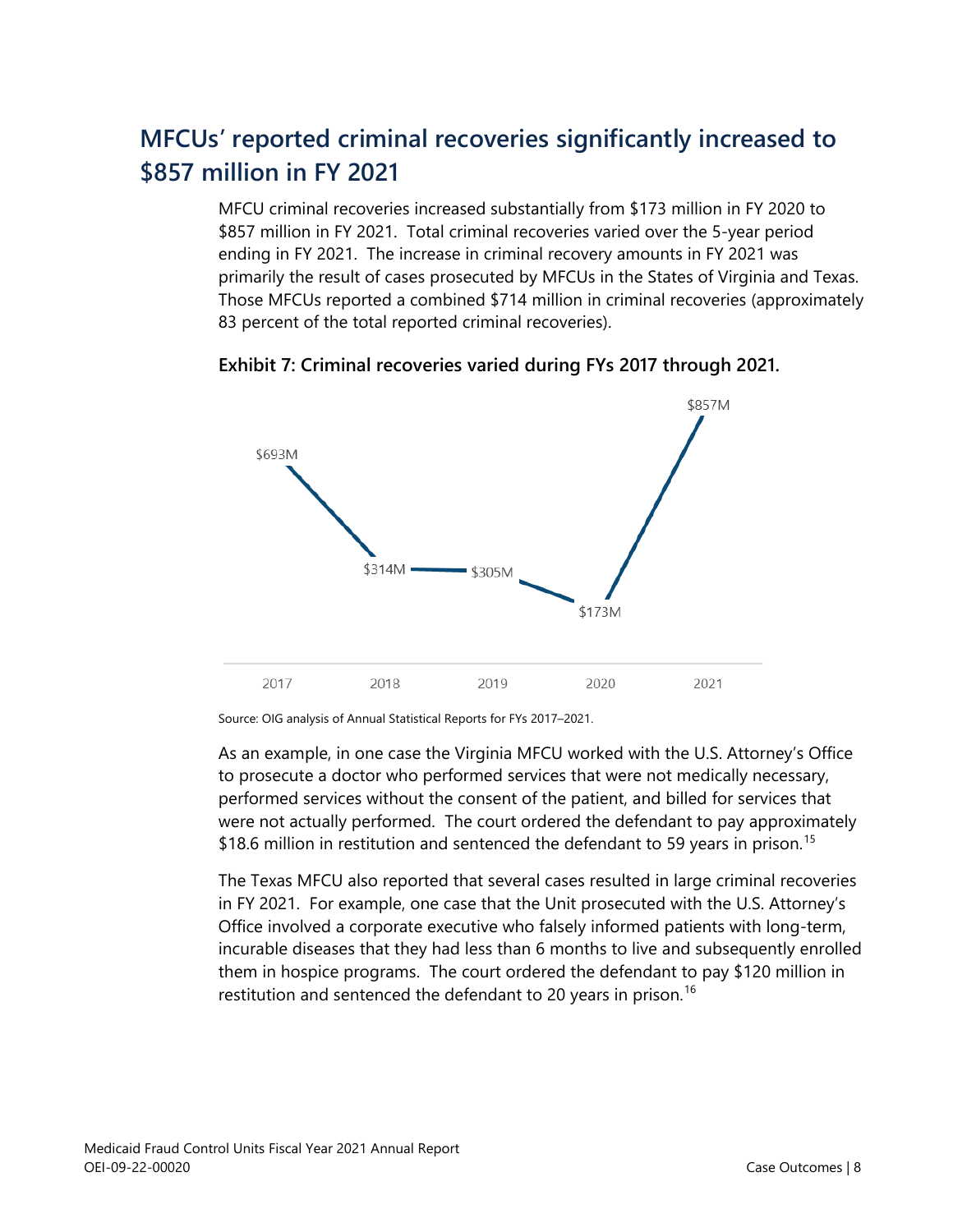## <span id="page-11-0"></span>**MFCUs reported 716 civil settlements and judgments in FY 2021**

The total number of civil settlements and judgments decreased from 786 in FY 2020 to 716 in FY 2021. As shown in Exhibit 8, the total number of civil settlements and judgments decreased from FY 2017 to FY 2019, and then increased in FY 2020. Similar to FY 2020, more civil settlements and judgments involved pharmaceutical manufacturers than any other provider type in FY 2021. The number of pharmaceutical civil settlements and judgments decreased slightly in FY 2021, accounting for 257 of the 716 civil settlements and judgments (36 percent).

#### **Exhibit 8: The total number of civil settlements and judgments varied during FYs 2017 through 2021.**



Source: OIG analysis of Annual Statistical Reports for FYs 2017–2021.

Following pharmaceutical manufacturers, suppliers of durable medical equipment, prosthetics, orthotics, and supplies (DMEPOS) had the second-highest number of civil settlements and judgments (see Exhibit 9).

#### **Exhibit 9: Pharmaceutical manufacturers had the highest number of civil settlements and judgments in FY 2021, followed by suppliers of DMEPOS.**



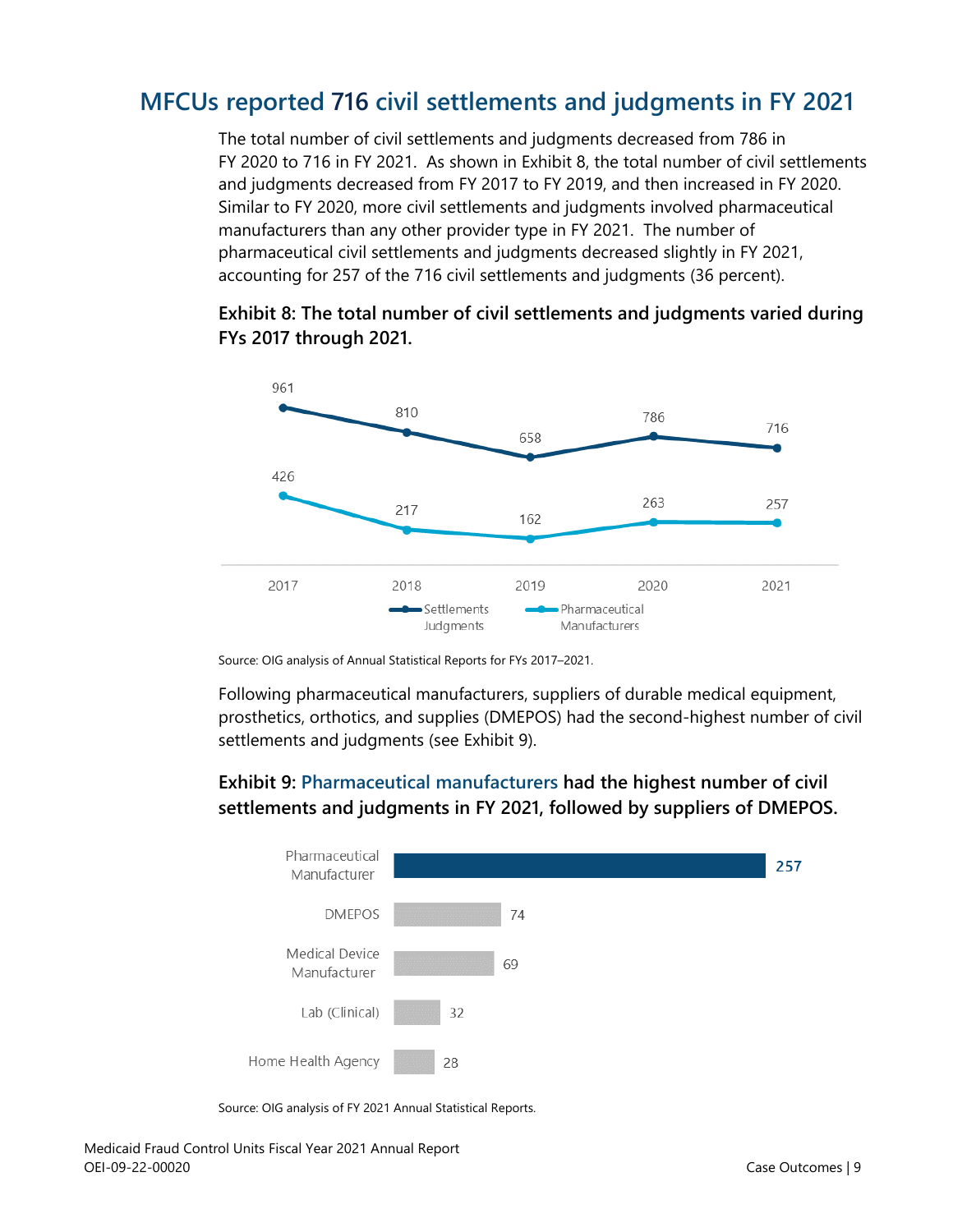## <span id="page-12-0"></span>**MFCUs reported civil recoveries of \$826 million in FY 2021**

In FY 2021, civil recoveries decreased from \$855 million in FY 2020 to \$826 million in FY 2021. As shown in Exhibit 10, civil recoveries were substantially higher in FY 2019 relative to other years. In FY 2019, two global cases accounted for a significant portion of the civil recoveries and totaled more than \$1.3 billion.



#### **Exhibit 10: Civil recoveries in FY 2021 were slightly lower than in FY 2020.**

Note: Dollar values are rounded to the nearest tenth.

Source: OIG analysis of Annual Statistical Reports for FYs 2017–2021.

The distribution of global and nonglobal civil recoveries in FY 2021 shifted from the distribution in FY 2020. In FY 2021, approximately 46 percent (\$379 million) of the \$826 million in civil recoveries derived from nonglobal cases, while in FY 2020 nonglobal recoveries accounted for approximately 26 percent (\$218 million) of the total amount of civil recoveries. [17](#page-31-16)

In one global case involving a pharmaceutical manufacturer, 50 States, the District of Columbia, and Puerto Rico partnered with Federal agencies to pursue allegations that the pharmaceutical manufacture promoted the sale and use of an

#### **Types of Civil Cases**

A **global case** involves both the Federal Government and a group of States and is coordinated by the National Association of Medicaid Fraud Control Units.

A **nonglobal case** is conducted by a Unit—individually or with other law enforcement partners—and is not coordinated by the National Association of Medicaid Fraud Control Units.

opioid treatment drug to physicians who were improperly prescribing the drug. In addition, the manufacturer allegedly promoted the drug using false and misleading claims and took steps to fraudulently delay the entry of generic forms of the drug. As a result of the investigation, the pharmaceutical manufacturer agreed to pay a total of \$300 million—\$91 million of which was related to State Medicaid programs.<sup>[18](#page-31-17)</sup>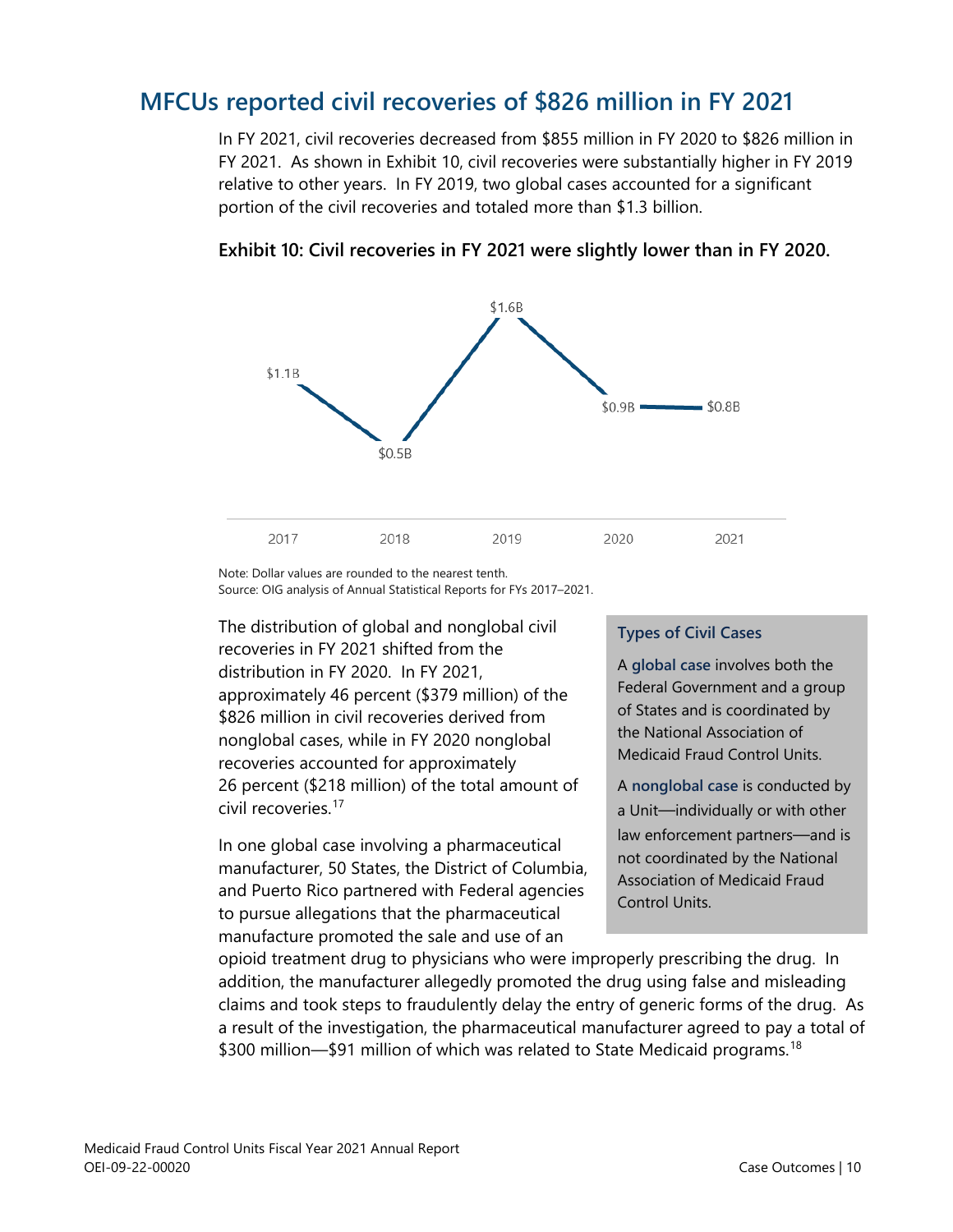## <span id="page-13-0"></span>**CONCLUSION**

Most MFCU case outcomes were generally consistent with those of the previous year and MFCUs reported that the ongoing pandemic continued to present operational challenges in FY 2021. However, despite challenges posed by the pandemic, Units continued to carry out their Medicaid program integrity functions. For instance, MFCUs experienced a significant increase in criminal recoveries and nonglobal civil recoveries in FY 2021. Overall, MFCUs' efforts in FY 2021 contributed to total recoveries of \$1.7 billion, with an ROI of \$5.36 for every \$1 spent.

As in past MFCU annual reports, Appendix A describes the many beneficial practices implemented by the MFCUs as identified by OIG during our inspections, which other MFCUs may want to consider for adoption. Beneficial practices from inspection reports published in FY 2021 include the following:

- **Hiring an outreach coordinator to promote the Unit's mission among its stakeholders:** The outreach coordinator's responsibilities are to promote the Louisiana Unit's mission among nursing homes, rehabilitation facilities, local law enforcement agencies, and other State agencies. The outreach coordinator is responsible for: (1) developing supplemental training regarding the Unit's mission and presenting that training to Unit stakeholders; (2) coordinating with the Louisiana Department of Justice on press releases; and (3) acting as a liaison to receive referrals from stakeholders.
- **Sponsoring combined training events with a neighboring Unit:** The Louisiana Unit and a neighboring Unit alternated hosting a combined training for employees of both Units. Training events included case studies, statistical trends, and roundtable discussions.
- **Notifying referral sources of the Unit's decision whether to open formal investigations of incoming referrals:** Through secure electronic channels, the South Carolina Unit communicated with the State Medicaid agency and other referral sources regarding the Unit's decision to accept or decline referrals. In response, State officials lauded the responsiveness of the Unit's communications. The Unit followed a similar practice, where appropriate, regarding referrals received from private citizens.

In addition to identifying beneficial practices to spur continued improvement, OIG annually recognizes the efforts of one MFCU with the Inspector General's Award for Excellence in Fighting Fraud, Waste, and Abuse. In 2022, the Ohio MFCU received this award for its high number of case outcomes across a mix of case types, excellent partnership with OIG and other Federal and State partners, and regular contributions to the larger MFCU community.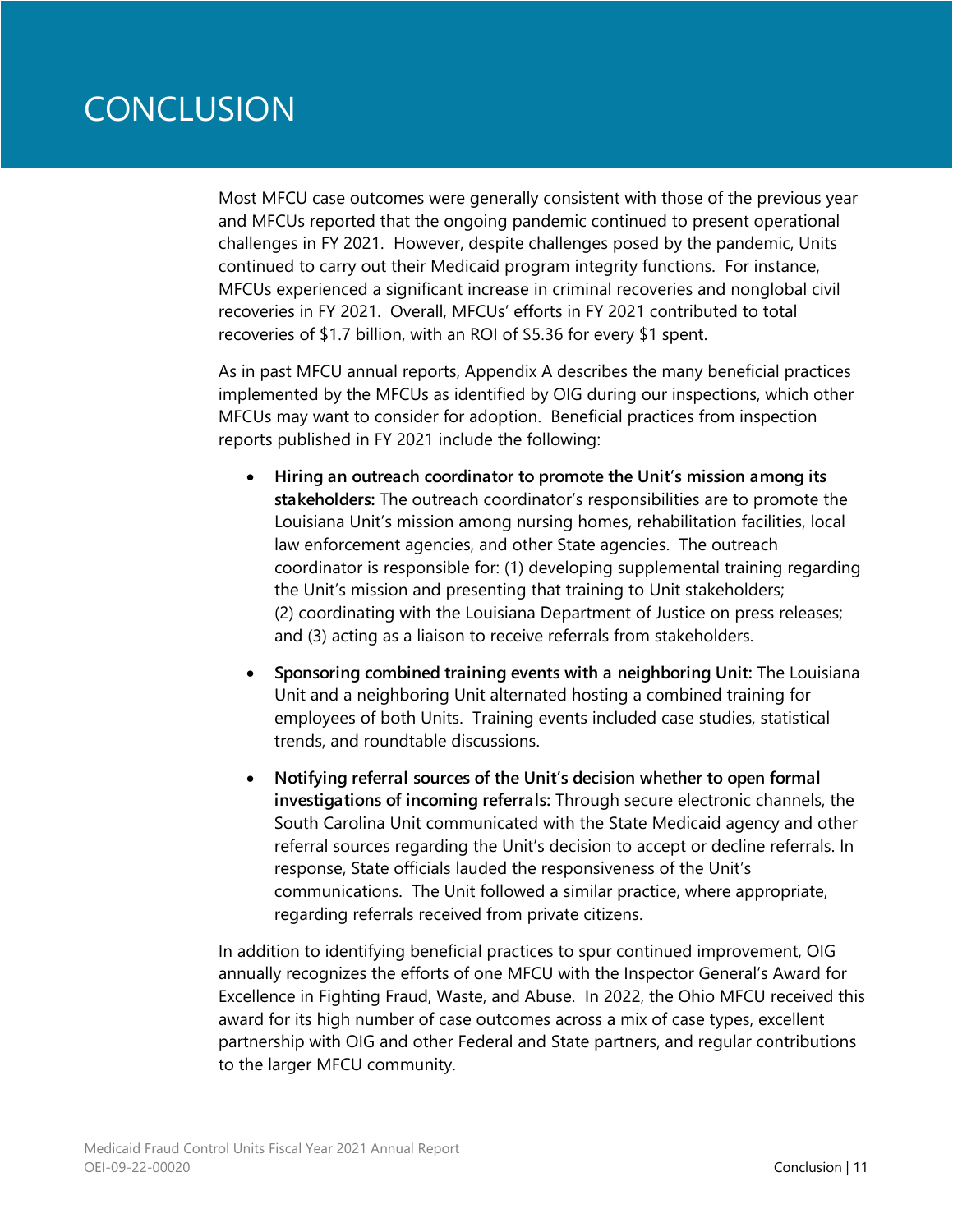<span id="page-14-1"></span><span id="page-14-0"></span>This appendix summarizes MFCU practices that OIG has highlighted as being beneficial to Unit operations. Other Units should consider whether adopting similar practices in their States may yield similar benefits.

All of OIG's MFCU reports are available at https://oig.hhs.gov/reports-and-publications/oei/m.asp#mfcu.

| <b>STANDARD 4</b>                                    | A Unit takes steps to maintain an adequate volume and quality of referrals<br>from the State Medicaid agency and other sources.                                                                                                                                                                                                                                                                                                                                                                                                                                                                                                                                                                                                                                                                |
|------------------------------------------------------|------------------------------------------------------------------------------------------------------------------------------------------------------------------------------------------------------------------------------------------------------------------------------------------------------------------------------------------------------------------------------------------------------------------------------------------------------------------------------------------------------------------------------------------------------------------------------------------------------------------------------------------------------------------------------------------------------------------------------------------------------------------------------------------------|
| Arizona<br>OEI-07-15-00280<br>December 2015          | Engaging with Medicaid partners and providing guidance to ensure quality<br>referrals: MFCU staff attended quarterly meetings with the State Medicaid<br>agency and Managed Care Organizations (MCOs). These meetings provided<br>guidance to MCOs about what constitutes a quality referral and the types of<br>referrals that will result in the Unit opening a case for investigation.                                                                                                                                                                                                                                                                                                                                                                                                      |
| California<br>OEI-09-15-00070<br>February 2016       | Providing training to MCO representatives to increase fraud referrals: The<br>Unit provided quarterly training for MCO representatives that resulted in<br>increased fraud referrals from MCOs to the Unit.                                                                                                                                                                                                                                                                                                                                                                                                                                                                                                                                                                                    |
| <b>Kansas</b><br>OEI-12-18-00210<br><b>July 2019</b> | Supplementing reviews of referrals of patient abuse or neglect and<br>enhancing referral coordination: The Unit's nurse investigator reviewed<br>complaints about patient abuse or neglect that had been previously closed by<br>the State's survey and certification agency to determine whether the complaints<br>warranted further investigation. In addition, the nurse investigator arranged for<br>the Unit to receive complaints of patient abuse or neglect at the same time the<br>State's survey and certification agency sent the complaints to local law<br>enforcement agencies. After reviewing the complaints, the nurse investigator<br>contacted the law enforcement agencies to help determine whether further<br>investigation by those agencies or the Unit was warranted. |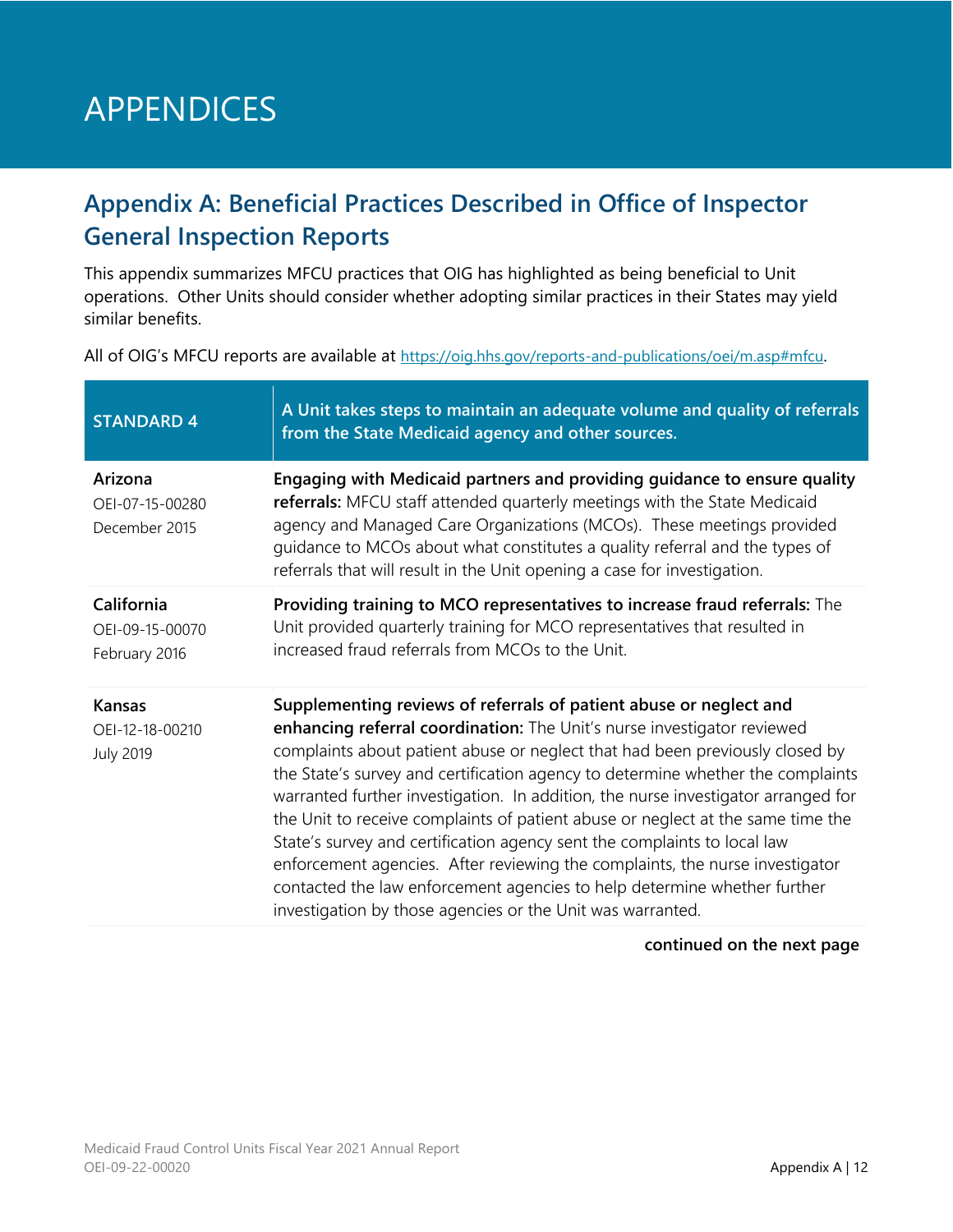| <b>STANDARD 4</b>                                    | A Unit takes steps to maintain an adequate volume and quality of referrals<br>from the State Medicaid agency and other sources.                                                                                                                                                                                                                                                                                                                                                                                                                                                                                      |
|------------------------------------------------------|----------------------------------------------------------------------------------------------------------------------------------------------------------------------------------------------------------------------------------------------------------------------------------------------------------------------------------------------------------------------------------------------------------------------------------------------------------------------------------------------------------------------------------------------------------------------------------------------------------------------|
| Kentucky<br>OEI-06-17-00030<br>September 2017        | Engaging with Medicaid partners to encourage fraud referrals and enhance<br>collaboration: The Unit regularly met with the State Medicaid agency, other<br>State agencies, and MCOs to encourage fraud referrals and improve<br>communication and collaboration. The results included improved quality,<br>completeness, and timeliness of fraud referrals.                                                                                                                                                                                                                                                          |
| Louisiana<br>OEI-12-20-00650<br>August 2021          | Hiring an outreach coordinator to promote the Unit's mission among its<br>stakeholders: The outreach coordinator's responsibilities are to promote the<br>Unit's mission among nursing homes, rehabilitation facilities, local law<br>enforcement agencies, and other State agencies. The outreach coordinator is<br>responsible for: (1) developing supplemental training regarding the Unit's<br>mission and presenting that training to Unit stakeholders; (2) coordinating with<br>the Louisiana Department of Justice on press releases; and (3) acting as a liaison<br>to receive referrals from stakeholders. |
| Michigan<br>OEI-09-13-00070<br>January 2014          | Co-developing a streamlined process for referring patient abuse or neglect<br>cases with a State licensing agency: Unit management and the Michigan<br>Department of Licensing and Regulatory Affairs developed a streamlined<br>process for referring cases of patient abuse or neglect. This process helped to<br>ensure that referrals from the Department of Licensing and Regulatory Affairs<br>were consistent with the Unit's statutory functions, thereby promoting Unit<br>efficiency.                                                                                                                      |
| Montana<br>OEI-12-19-00170<br>March 2020             | Participating in an Elder Abuse Task Force to provide training to law<br>enforcement and first responders: To encourage referrals, the Unit regularly<br>trained cadets at the Montana Law Enforcement Academy and trained other<br>law enforcement and first responder personnel through its participation in the<br>Montana Elder Abuse Task Force. The training focused on the Unit's mission<br>and how the Unit can assist with crimes that law enforcement personnel and<br>first responders may encounter.                                                                                                    |
| <b>New York</b><br>OEI-12-17-00340<br>September 2018 | Establishing data analytics working groups to improve the Unit's ability to<br>data mine to find potential cases: The Unit established data analytics working<br>groups to provide guidance, training, and an assessment of the Unit's data<br>mining efforts. The groups include the Data Analytics Tool Group, the Data<br>Sources Groups, the Fraud and Abuse Group, and the Governance Group.                                                                                                                                                                                                                    |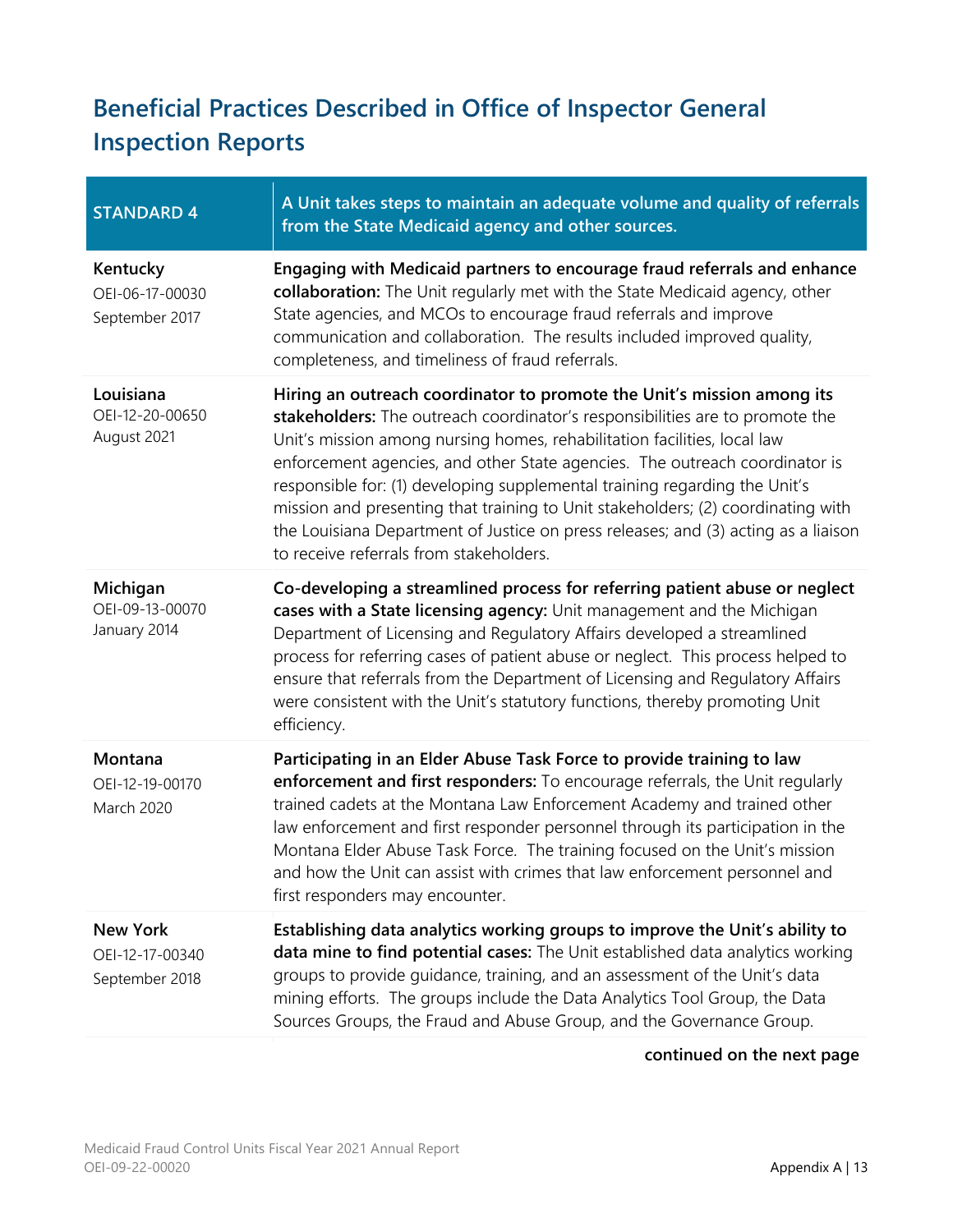| <b>STANDARD 4</b>                                          | A Unit takes steps to maintain an adequate volume and quality of referrals<br>from the State Medicaid agency and other sources.                                                                                                                                                                                                                                                                                                                                                                                      |
|------------------------------------------------------------|----------------------------------------------------------------------------------------------------------------------------------------------------------------------------------------------------------------------------------------------------------------------------------------------------------------------------------------------------------------------------------------------------------------------------------------------------------------------------------------------------------------------|
| Ohio<br>OEI-07-14-00290<br>April 2015                      | Establishing a program integrity group composed of personnel from other<br>Medicaid program integrity entities: To improve the quantity and quality of<br>referrals, the Unit established the Ohio Program Integrity Group, which<br>combines the knowledge and resources of all of the State agencies that are<br>responsible for Medicaid program integrity. In addition, the Unit spearheaded<br>the Managed Care Program Integrity Group, which meets quarterly.                                                 |
| Oregon<br>OEI-09-16-00200<br>December 2016                 | Establishing an outreach group to increase referrals of patient abuse or<br>neglect cases from broader areas of the State: The Unit created a group that<br>provided outreach to help increase referrals of patient abuse or neglect and<br>facilitate Unit work in broader areas of the State. This group provided outreach<br>about the Unit's mission and legal authorities by establishing Unit liaisons for<br>each county in Oregon and attending multidisciplinary team meetings at the<br>county level.      |
| <b>South Carolina</b><br>OEI-12-20-00610<br>September 2021 | Notifying referral sources of the Unit's decision whether to open formal<br>investigations of incoming referrals: Through secure electronic channels, the<br>Unit communicated with the State Medicaid agency and other referral sources<br>regarding the Unit's decision to accept or decline referrals. In response, State<br>officials lauded the responsiveness of the Unit's communications. The Unit<br>followed a similar practice, where appropriate, regarding referrals received from<br>private citizens. |
| Washington<br>OEI-09-16-00010<br>September 2016            | Revising the Unit's MOU and contracts with State Medicaid partners to<br>ensure the receipt of fraud referrals from MCOs: The Unit worked with the<br>State Medicaid agency to revise both the memorandum of understanding<br>between the Unit and the agency and the agency's contracts with MCOs to<br>ensure that the Unit received copies of all fraud referrals from MCOs.                                                                                                                                      |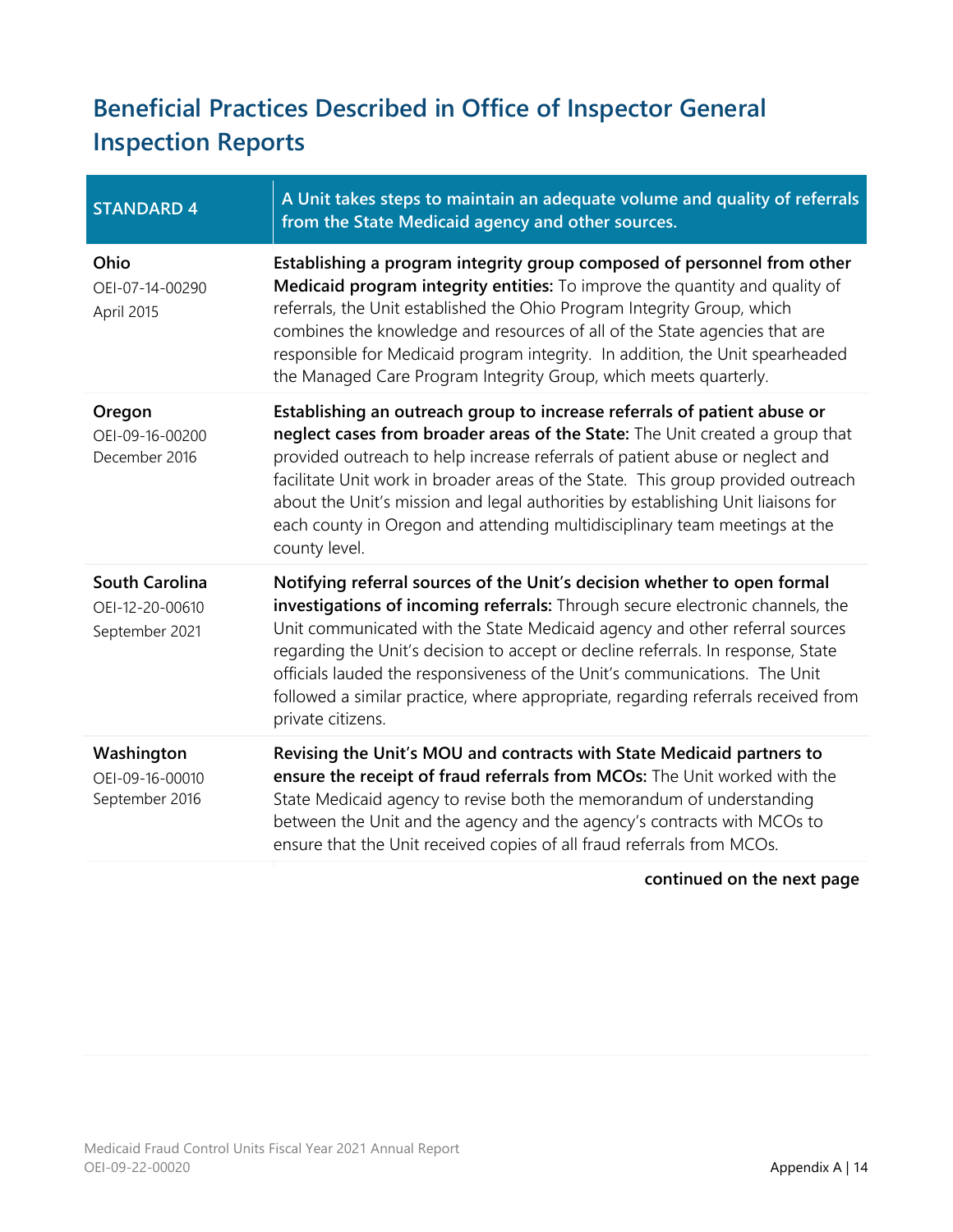| <b>STANDARD 5</b>                                    | A Unit takes steps to maintain a continuous case flow and to complete<br>cases in an appropriate timeframe based on the complexity of the cases.                                                                                                                                                                                                                                                                                                                                                                                                                                                                                     |
|------------------------------------------------------|--------------------------------------------------------------------------------------------------------------------------------------------------------------------------------------------------------------------------------------------------------------------------------------------------------------------------------------------------------------------------------------------------------------------------------------------------------------------------------------------------------------------------------------------------------------------------------------------------------------------------------------|
| <b>Arkansas</b><br>OEI-12-19-00450<br>September 2020 | Designating staff as subject matter experts: The Unit director designated Unit<br>investigators as subject matter experts on specific, common provider types for<br>efficient assignment and improved investigation of cases.                                                                                                                                                                                                                                                                                                                                                                                                        |
| <b>New York</b><br>OEI-12-17-00340<br>September 2018 | Developing a strategic plan to optimize and prioritize resources: The Unit<br>developed a written strategic plan to help Unit staff make informed decisions<br>regarding the optimal use of resources. The plan provides guidance to<br>prioritize certain types of investigations, such as criminal investigations that are<br>related to systematic patient abuse and neglect, fraud allegations against<br>managed care companies, and fraud investigations of large providers. The plan<br>also establishes a priority for false claims investigations with higher potential for<br>monetary recoveries or risk of patient harm. |
| Ohio<br>OEI-07-14-00290<br>April 2015                | Establishing a technical support team: The Unit employed a special projects<br>team to provide technical support to all of its investigative teams.                                                                                                                                                                                                                                                                                                                                                                                                                                                                                  |
| <b>STANDARD 7</b>                                    | A Unit maintains case files in an effective manner and develops a case<br>management system that allows efficient access to case information and<br>other performance data.                                                                                                                                                                                                                                                                                                                                                                                                                                                          |
| <b>Massachusetts</b><br>OEI-07-15-00390<br>June 2016 | Using an intranet system to streamline case management: The Unit used its<br>intranet system to streamline its administrative processes, such as periodic<br>supervisory reviews of case files, and to automatically prompt Unit staff to meet<br>specific milestones and document activity in casefiles, as appropriate. The Unit<br>found that this improved case management and the effectiveness of<br>investigations and prosecutions.                                                                                                                                                                                          |
| <b>STANDARD 8</b>                                    | A Unit cooperates with OIG and other Federal agencies in the<br>investigation and prosecution of Medicaid and other health care fraud.                                                                                                                                                                                                                                                                                                                                                                                                                                                                                               |
| Alaska<br>OEI-09-16-00430<br>September 2017          | Improving communication with stakeholders to increase joint cases with<br>Federal partners: Unit stakeholders reported that the MFCU Director made<br>efforts to improve communication with agencies such as OIG and the State<br>Medicaid agency. As a result, the number of joint OIG-MFCU cases tripled from<br>FY 2012 to FY 2015. Also, the Unit collaborated with Federal and State partners<br>to investigate allegations of PCS fraud that led to convictions and significant<br>monetary recoveries.                                                                                                                        |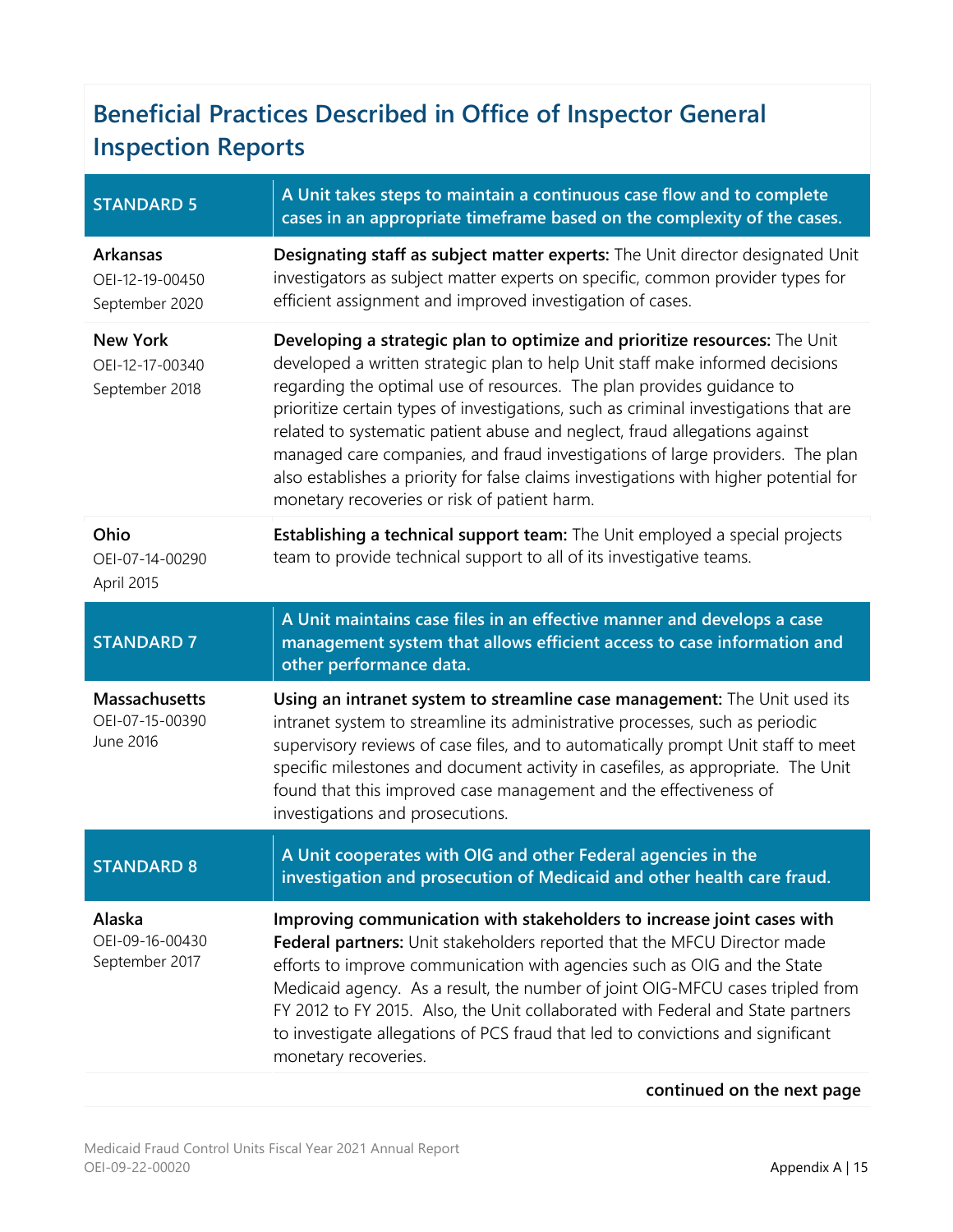| <b>STANDARD 8</b>                              | A Unit cooperates with OIG and other Federal agencies in the<br>investigation and prosecution of Medicaid and other health care fraud.                                                                                                                                                                                                                                                                                                                                                                                    |
|------------------------------------------------|---------------------------------------------------------------------------------------------------------------------------------------------------------------------------------------------------------------------------------------------------------------------------------------------------------------------------------------------------------------------------------------------------------------------------------------------------------------------------------------------------------------------------|
| California<br>OEI-09-15-00070<br>February 2016 | Co-locating Unit and OIG staff to facilitate referrals and communication:<br>Unit investigators have workstations at an OIG field office-this facilitated the<br>mutual referral of cases and improved communication and cooperation with<br>OIG on joint cases.                                                                                                                                                                                                                                                          |
| Florida<br>OEI-07-15-00340<br>June 2016        | Co-locating Unit and OIG staff to improve cooperation on joint cases: Unit<br>staff have workstations at an OIG field office-this improved communication<br>and cooperation with OIG on joint cases, including fraud cases generated<br>through the U.S. Department of Justice (DOJ) Medicare Strike Force.                                                                                                                                                                                                               |
| Idaho<br>OEI-12-18-00320<br>August 2019        | Monitoring media sources to report convictions of providers to OIG: The<br>Unit's legal secretary monitored media sources for convictions of patient<br>abuse and neglect cases. Although the convictions were a result of<br>investigations by local authorities and not the Unit, the legal secretary<br>reviewed the conviction information and submitted the police reports and<br>court documents to OIG. As a result of those efforts, OIG has excluded seven<br>individuals from federally funded health programs. |
| Virginia<br>OEI-07-15-00290<br>August 2016     | Developing partnerships with agencies composed of diverse professional<br>disciplines: The Unit's partnerships with the Food and Drug Administration, the<br>Internal Revenue Service, and the Social Security Administration led to<br>successful Medicaid fraud prosecutions, particularly with regard to<br>pharmaceutical manufacturers, and increased Unit recoveries.                                                                                                                                               |
| <b>STANDARD 9</b>                              | A Unit makes statutory or programmatic recommendations, when<br>warranted, to the State government.                                                                                                                                                                                                                                                                                                                                                                                                                       |
| Alaska<br>OEI-09-16-00430<br>September 2017    | Making program integrity recommendations to fight PCS fraud: The Unit<br>made program integrity recommendations to safeguard against PCS provider<br>fraud, and worked with the State Medicaid agency to implement these<br>recommendations.                                                                                                                                                                                                                                                                              |
| Minnesota<br>OEI-06-13-00200<br>March 2014     | Developing legislation to protect Medicaid beneficiaries from abuse: The<br>Unit helped develop legislation to protect Medicaid beneficiaries by<br>strengthening background checks for individuals who serve as guardians and<br>conservators of Medicaid beneficiaries.                                                                                                                                                                                                                                                 |
|                                                |                                                                                                                                                                                                                                                                                                                                                                                                                                                                                                                           |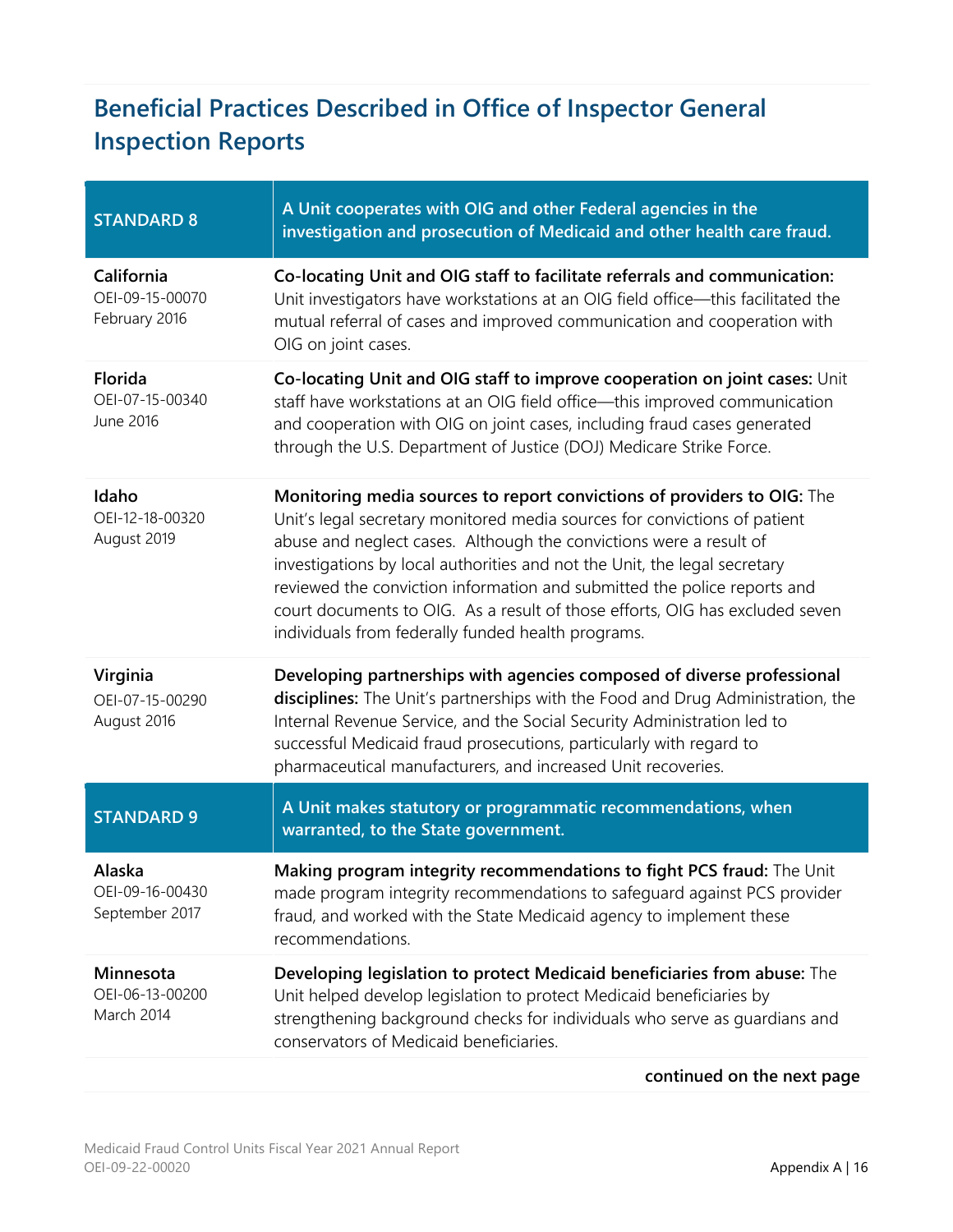| <b>STANDARD 9</b>                                    | A Unit makes statutory or programmatic recommendations, when<br>warranted, to the State government.                                                                                                                                                                                                                                                                            |
|------------------------------------------------------|--------------------------------------------------------------------------------------------------------------------------------------------------------------------------------------------------------------------------------------------------------------------------------------------------------------------------------------------------------------------------------|
| Washington<br>OEI-09-16-00010<br>September 2016      | Using information from a case closure form to make program integrity<br>recommendations to State agencies: The Unit used a case closure form to<br>make numerous program integrity recommendations to State agencies and<br>tracked the responses to these recommendations in a database.                                                                                      |
| <b>STANDARD 12</b>                                   | A Unit conducts training that aids in the mission of the Unit.                                                                                                                                                                                                                                                                                                                 |
| Kentucky<br>OEI-06-17-00030<br>September 2017        | Implementing a mentoring program to develop Unit attorneys: The Unit<br>created an executive advisor position to help Unit attorneys develop litigation<br>skills. The executive advisor also mentored new attorneys and served as a<br>cochair on Unit prosecutions.                                                                                                          |
| Louisiana<br>OEI-12-20-00650<br>August 2021          | Sponsoring combined training events with a neighboring Unit: The Unit and<br>a neighboring Unit alternated hosting a combined training for employees of<br>both Units. Training events included case studies, statistical trends, and<br>roundtable discussions.                                                                                                               |
| Maryland<br>OEI-07-16-00140<br>September 2016        | Developing an internal boot camp to train new staff: The Unit developed an<br>internal "boot camp" training program that helped new staff develop a full<br>understanding of the Unit's work. Experienced MFCU staff gave 1- to 2-hour<br>lectures on topics such as civil and criminal investigation procedures,<br>interviewing techniques, and understanding medical codes. |
| Missouri<br>OEI-12-18-00490<br>January 2020          | Creating in-house training videos: The Unit's Chief Auditor created in-house<br>training videos for Unit investigators and attorneys. The videos contained step-<br>by-step tutorials for creating and using investigative and trial tools.                                                                                                                                    |
| <b>New York</b><br>OEI-12-17-00340<br>September 2018 | Using a moot-court approach for training attorneys: The Unit used moot-<br>court training to train Unit attorneys. This training helped the Unit attorneys<br>practice opening arguments to prepare for trial.                                                                                                                                                                 |
|                                                      | continued on the next page                                                                                                                                                                                                                                                                                                                                                     |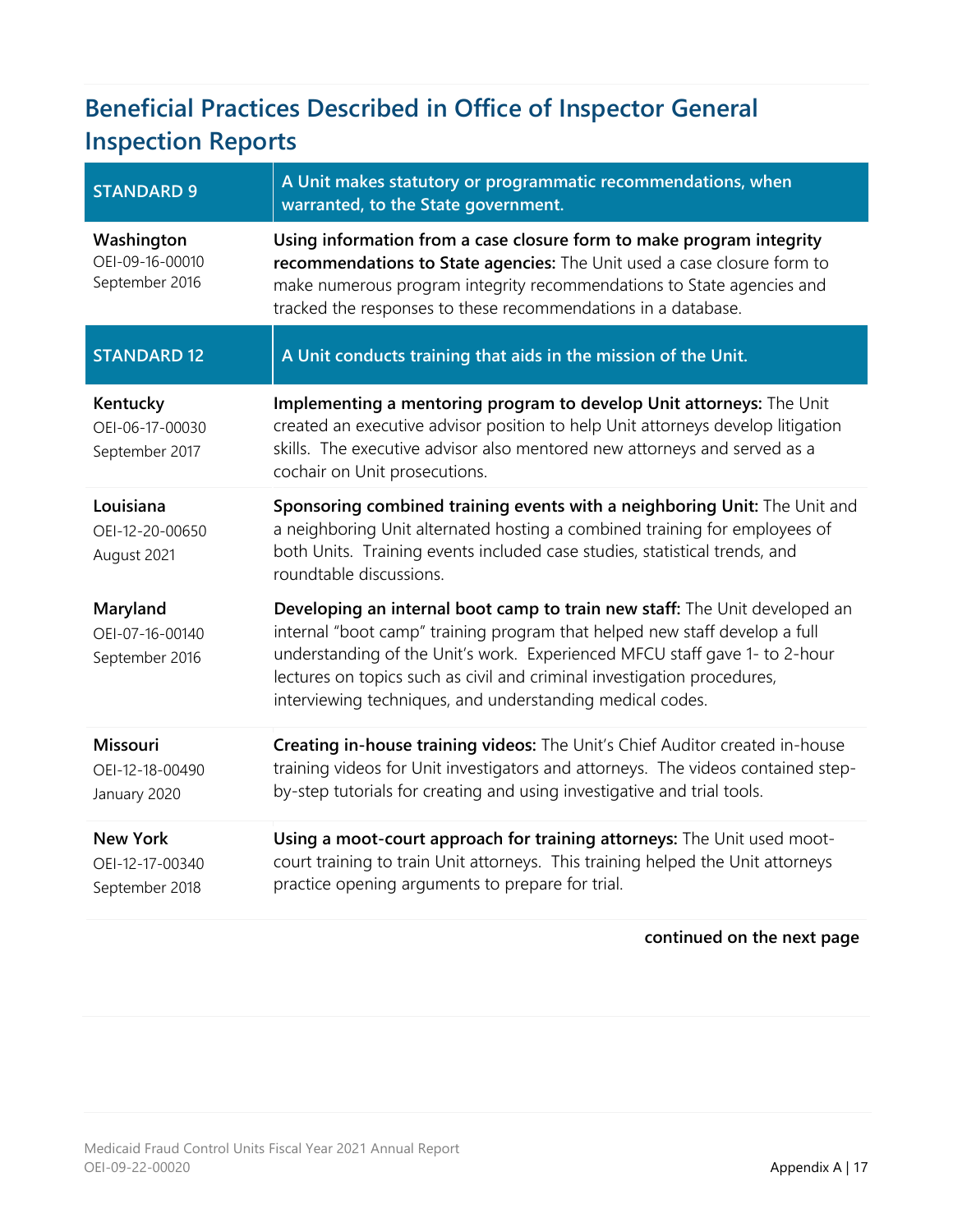| A Unit conducts training that aids in the mission of the Unit.                                                                                                                                                                                                                                                                                                                                                                                                                                                           |
|--------------------------------------------------------------------------------------------------------------------------------------------------------------------------------------------------------------------------------------------------------------------------------------------------------------------------------------------------------------------------------------------------------------------------------------------------------------------------------------------------------------------------|
| Partnering with another State agency to establish an academy for financial<br>investigators: The Unit partnered with another State agency to create the<br>North Carolina Financial Investigators Academy. The academy provided<br>instruction to financial investigators on topics such as elements of criminal law,<br>search and seizure procedures, interviewing, and testifying. The Unit required<br>all of its newly hired financial investigators to attend the academy, regardless of<br>previous experience.   |
| Using staff from another MFCU to train a new investigator: The Unit used a<br>MFCU investigator from a neighboring State to help train its newly hired<br>investigator. As part of the training, the newly hired investigator observed work<br>on active Medicaid fraud cases and met with the MFCU's management and<br>attorneys from the neighboring State to discuss progress. This was a cost-<br>effective training option for the Unit and furthered a positive working<br>relationship with the neighboring MFCU. |
| Beneficial practices not relating directly to a specific performance<br>standard.                                                                                                                                                                                                                                                                                                                                                                                                                                        |
| Having providers teach their peers about implications of Medicaid fraud:<br>The Unit used providers who had previously been investigated for Medicaid<br>fraud to educate their peers. These providers gave presentations alongside<br>Unit staff at training conferences-this helped to highlight Medicaid billing<br>issues and the implications of Medicaid fraud.                                                                                                                                                    |
| Using specialty software to better analyze, maintain, and share<br>documentary evidence: The Unit used specialty software designed to read the<br>text in a document, analyze it for keywords, and systematically code it<br>according to criteria established by an analyst. This improved the Unit's abilities<br>to process and track evidence collected during investigations and to share that<br>evidence with Federal and State partners working on joint cases.                                                  |
|                                                                                                                                                                                                                                                                                                                                                                                                                                                                                                                          |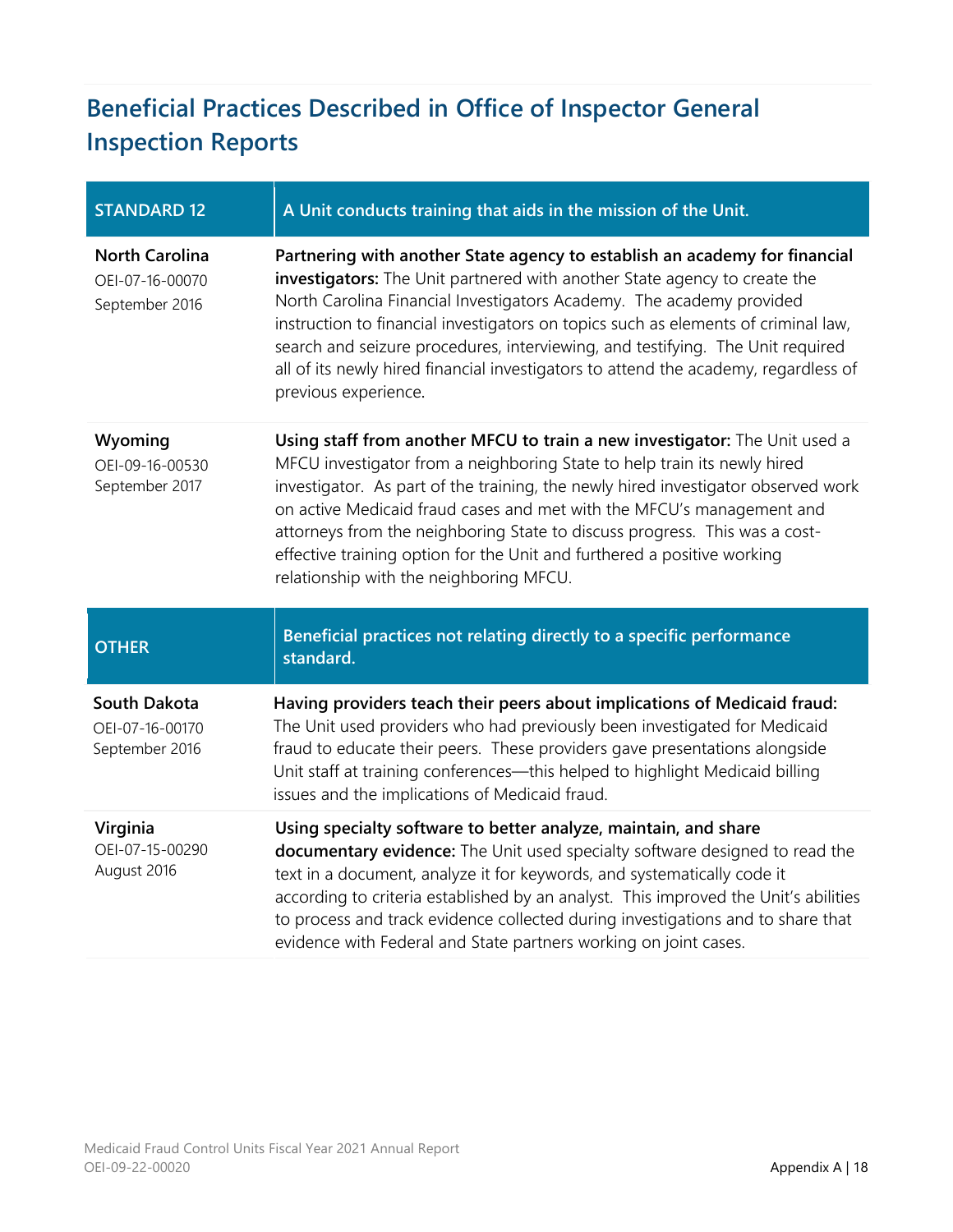## <span id="page-21-0"></span>**Appendix B: Medicaid Fraud Control Unit Case Outcomes and Open Investigations by Provider Type and Case Type for Fiscal Year 2021**

**Exhibit B1: Number of convictions, settlements and judgments, and recoveries by provider type and case type**

|                                                                                   | <b>CRIMINAL</b> |                                | <b>CIVIL</b>                    |                                |
|-----------------------------------------------------------------------------------|-----------------|--------------------------------|---------------------------------|--------------------------------|
| <b>PROVIDER TYPE</b>                                                              | Convictions     | Amount of<br><b>Recoveries</b> | Settlements<br>and<br>Judgments | Amount of<br><b>Recoveries</b> |
| <b>Patient Abuse or Neglect</b>                                                   |                 |                                |                                 |                                |
| <b>Assisted Living Facility</b>                                                   | 13              | \$60,654                       | 1                               | \$1,000                        |
| Developmental Disability Facility<br>(Residential)                                | 10              | \$129,976                      | 1                               | \$128,078                      |
| Hospice                                                                           | $\mathbf 0$     | \$0                            | $\boldsymbol{0}$                | \$0                            |
| <b>Nondirect Care Staff</b>                                                       | 19              | \$181,736                      | 0                               | \$0                            |
| Nurse Aide (CNA or Other)                                                         | 67              | \$72,940                       | 0                               | \$0                            |
| <b>Nursing Facilities</b>                                                         | 11              | \$43,018                       | 10                              | \$478,976                      |
| Nurse (LPN, RN, or NP) or Physician<br>Assistant                                  | 58              | \$162,175                      | 0                               | \$0                            |
| Personal Care Aide or Other Home<br>Care Aide                                     | 69              | \$175,643                      | 0                               | \$0                            |
| Other                                                                             | 78              | \$1,200,312                    | 1                               | \$354                          |
| Fraud-Facility-Based Medicaid Providers and Programs-Inpatient and/or Residential |                 |                                |                                 |                                |
| <b>Assisted Living Facility</b>                                                   | $\overline{2}$  | \$495                          | $\overline{2}$                  | \$187,895                      |
| Developmental Disability Facility<br>(Residential)                                | 1               | \$376,695                      | 1                               | \$90,175                       |
| Hospice                                                                           | 6               | \$85,327,396                   | 1                               | \$0                            |
| Hospital                                                                          | 4               | \$42,717,587                   | 13                              | \$33,816,634                   |
| Inpatient Psychiatric Services for<br>Individuals Under Age 21                    | 1               | \$25,046                       | 0                               | \$0                            |
| <b>Nursing Facility</b>                                                           | $\overline{0}$  | \$0                            | 3                               | \$438,176                      |
| Other Inpatient Mental Health Facility                                            | 0               | \$0                            | $\overline{2}$                  | \$3,220,210                    |
| Other Long-Term Care Facility                                                     | 3               | \$21,272                       | 1                               | \$34,876                       |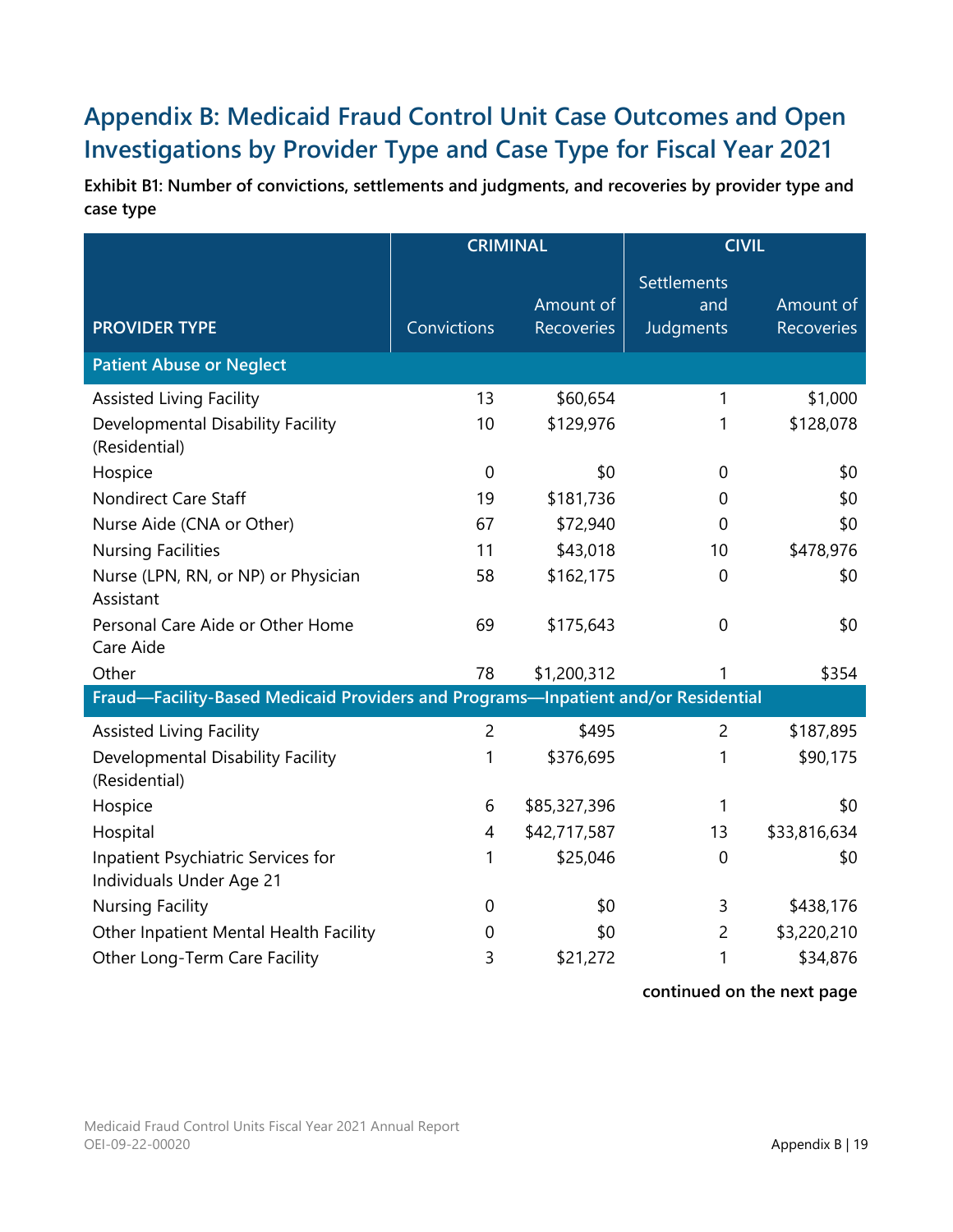**Number of convictions, settlements and judgments, and recoveries by provider type and case type (continued)**

|                                                                                     | <b>CRIMINAL</b> |                                | <b>CIVIL</b>                           |                                |
|-------------------------------------------------------------------------------------|-----------------|--------------------------------|----------------------------------------|--------------------------------|
| <b>PROVIDER TYPE</b>                                                                | Convictions     | Amount of<br><b>Recoveries</b> | <b>Settlements</b><br>and<br>Judgments | Amount of<br><b>Recoveries</b> |
| Fraud-Facility-Based Medicaid Providers and Programs-Outpatient and/or Day Services |                 |                                |                                        |                                |
| <b>Adult Day Center</b>                                                             | 0               | \$0                            | 3                                      | \$1,072,335                    |
| <b>Ambulatory Surgical Center</b>                                                   |                 | \$1,185,800                    | 0                                      | \$0                            |
| Developmental Disability Facility<br>(Nonresidential)                               | 3               | \$21,360,424                   | $\overline{2}$                         | \$170,980                      |
| Dialysis Center                                                                     | $\mathbf 0$     | \$0                            | 0                                      | \$0                            |
| Mental Health Facility (Nonresidential)                                             | 25              | \$15,438,603                   | 13                                     | \$20,705,608                   |
| Substance Abuse Treatment Center                                                    | 8               | \$18,050,847                   | 8                                      | \$7,078,394                    |
| Other Facility (Nonresidential)                                                     | 3               | \$4,952,295                    | 2                                      | \$2,577,584                    |
| <b>Fraud-Licensed Practitioners</b>                                                 |                 |                                |                                        |                                |
| Audiologist                                                                         | $\mathbf 0$     | \$0                            | $\overline{c}$                         | \$161,050                      |
| Chiropractor                                                                        | $\overline{c}$  | \$31,337                       | 1                                      | \$1,559,930                    |
| <b>Clinical Social Worker</b>                                                       | 4               | \$288,492                      | 4                                      | \$314,376                      |
| Dental Hygienist                                                                    | $\mathbf 0$     | \$0                            | 0                                      | \$0                            |
| Dentist                                                                             | 11              | \$3,338,577                    | 10                                     | \$528,864                      |
| Nurse (LPN, RN, or Other Licensed)                                                  | 83              | \$2,158,802                    | 2                                      | \$13,391                       |
| <b>Nurse Practitioner</b>                                                           | 7               | \$52,959,666                   | 0                                      | \$0                            |
| Optometrist                                                                         | 0               | \$0                            | 1                                      | \$13,967                       |
| Pharmacist                                                                          | 1               | \$0                            | 0                                      | \$12,928                       |
| Physician Assistant                                                                 | 3               | \$0                            | 1                                      | \$50,000                       |
| Podiatrist                                                                          | 3               | \$30,780                       | 3                                      | \$110,887                      |
| Psychologist                                                                        | 5               | \$1,372,277                    | 1                                      | \$45,000                       |
| Therapist (Non-Mental Health, PT, ST,<br>OT, or RT)                                 | 5               | \$3,314,337                    | $\mathbf 0$                            | \$0                            |
| <b>Other Practitioner</b>                                                           | 9               | \$798,673                      | 8                                      | \$1,583,623                    |
| <b>Fraud-Medical Services</b>                                                       |                 |                                |                                        |                                |
| Ambulance                                                                           | $\overline{4}$  | \$353,285                      | 1                                      | \$34,641                       |
| <b>Billing Services</b>                                                             | 1               | \$6,121,756                    | 2                                      | \$22,501                       |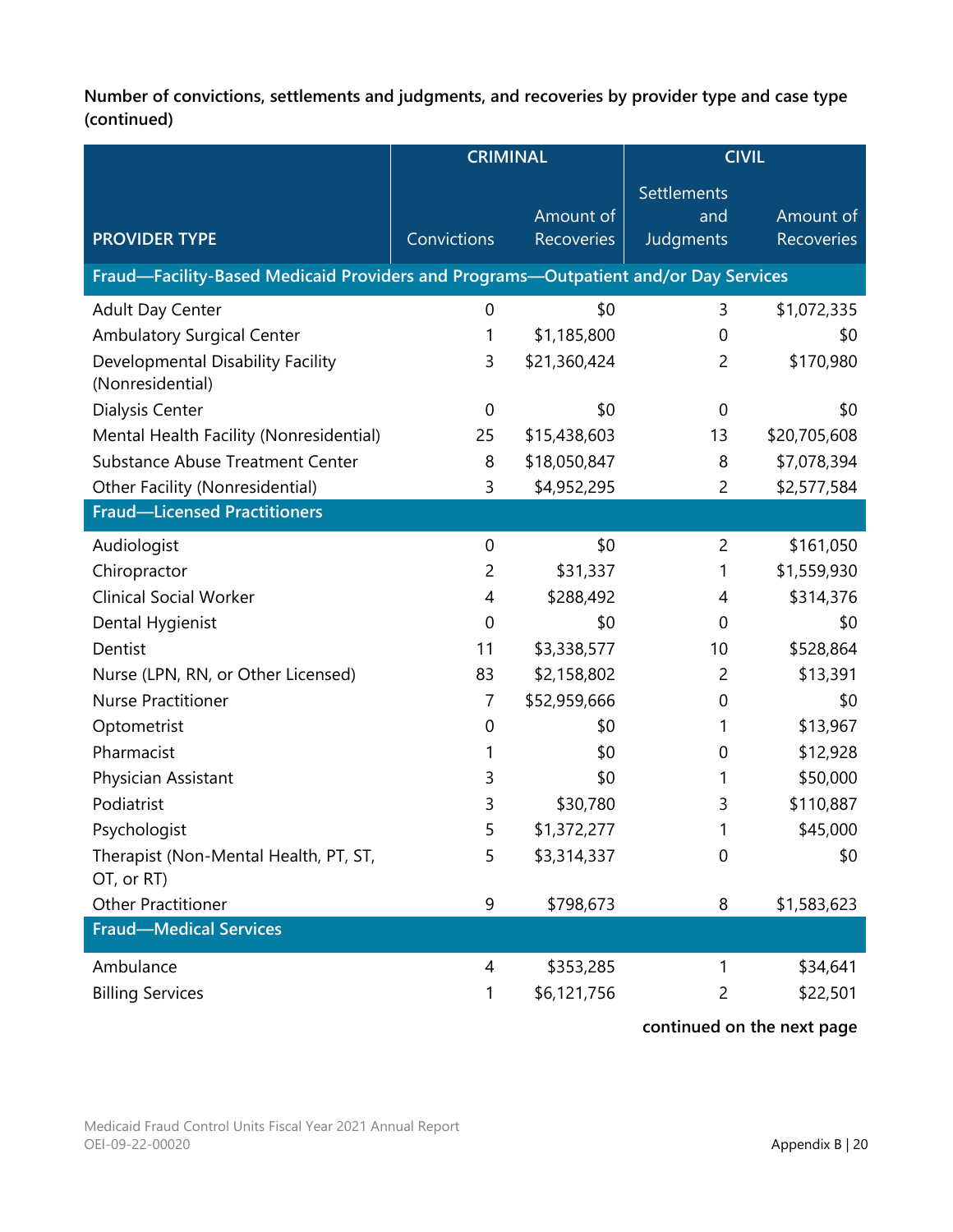**Number of convictions, settlements and judgments, and recoveries by provider type and case type (continued)**

|                                                             | <b>CRIMINAL</b> |                         | <b>CIVIL</b>                    |                                |
|-------------------------------------------------------------|-----------------|-------------------------|---------------------------------|--------------------------------|
| <b>PROVIDER TYPE</b>                                        | Convictions     | Amount of<br>Recoveries | Settlements<br>and<br>Judgments | Amount of<br><b>Recoveries</b> |
| <b>Fraud-Medical Services (continued)</b>                   |                 |                         |                                 |                                |
| Home Health Agency                                          | 39              | \$175,626,026           | 28                              | \$18,412,408                   |
| Lab (Clinical)                                              | 4               | \$4,153,597             | 32                              | \$22,657,547                   |
| Lab (Radiology and Physiology)                              | 2               | \$0                     | $\overline{c}$                  | \$6,681,722                    |
| Lab (Other)                                                 | 0               | \$0                     | 11                              | \$2,742,327                    |
| <b>Medical Device Manufacturer</b>                          | 0               | \$0                     | 69                              | \$11,142,557                   |
| Pain Management Clinic                                      | 0               | \$717                   | 3                               | \$3,351,664                    |
| Personal Care Services Agency                               | 20              | \$5,212,285             | 4                               | \$626,487                      |
| <b>Pharmaceutical Manufacturer</b>                          | 3               | \$301,180,450           | 257                             | \$408,384,612                  |
| Pharmacy (Hospital)                                         | $\mathbf 0$     | \$0                     | 0                               | \$11,192,821                   |
| Pharmacy (Institutional Wholesale)                          | 1               | \$903,346               | 5                               | \$2,366,360                    |
| Pharmacy (Retail)                                           | 14              | \$4,513,232             | 23                              | \$4,006,228                    |
| <b>Suppliers of Durable Medical</b>                         | $\overline{7}$  | \$13,505,016            | 74                              | \$212,325,368                  |
| Equipment, Prosthetics, Orthotics, and<br>Supplies (DMEPOS) |                 |                         |                                 |                                |
| Transportation (Nonemergency)                               | 17              | \$111,661               | 7                               | \$6,791,169                    |
| Other                                                       | 6               | \$7,731,296             | 18                              | \$5,857,413                    |
| <b>Fraud-Other Individual Providers</b>                     |                 |                         |                                 |                                |
| Emergency Medical Technician or<br>Paramedic                | 1               | \$4,429                 | 0                               | \$0                            |
| Nurse's Aide (CNA or Other)                                 | 28              | \$1,284,325             | 0                               | \$0                            |
| Optician                                                    | $\mathbf 0$     | \$0                     | 0                               | \$0                            |
| Personal Care Services Attendant                            | 309             | \$6,448,057             | 13                              | \$58,238                       |
| Pharmacy Technician                                         | 4               | \$190,039               | 0                               | \$0                            |
| Unlicensed Counselor (Mental Health)                        | 12              | \$3,991,040             | 2                               | \$700,000                      |
| Unlicensed Therapist (Non-Mental<br>Health)                 | $\overline{c}$  | \$6,694                 | 1                               | \$1,061                        |
| Other                                                       | 53              | \$26,808,477            | 3                               | \$24,280                       |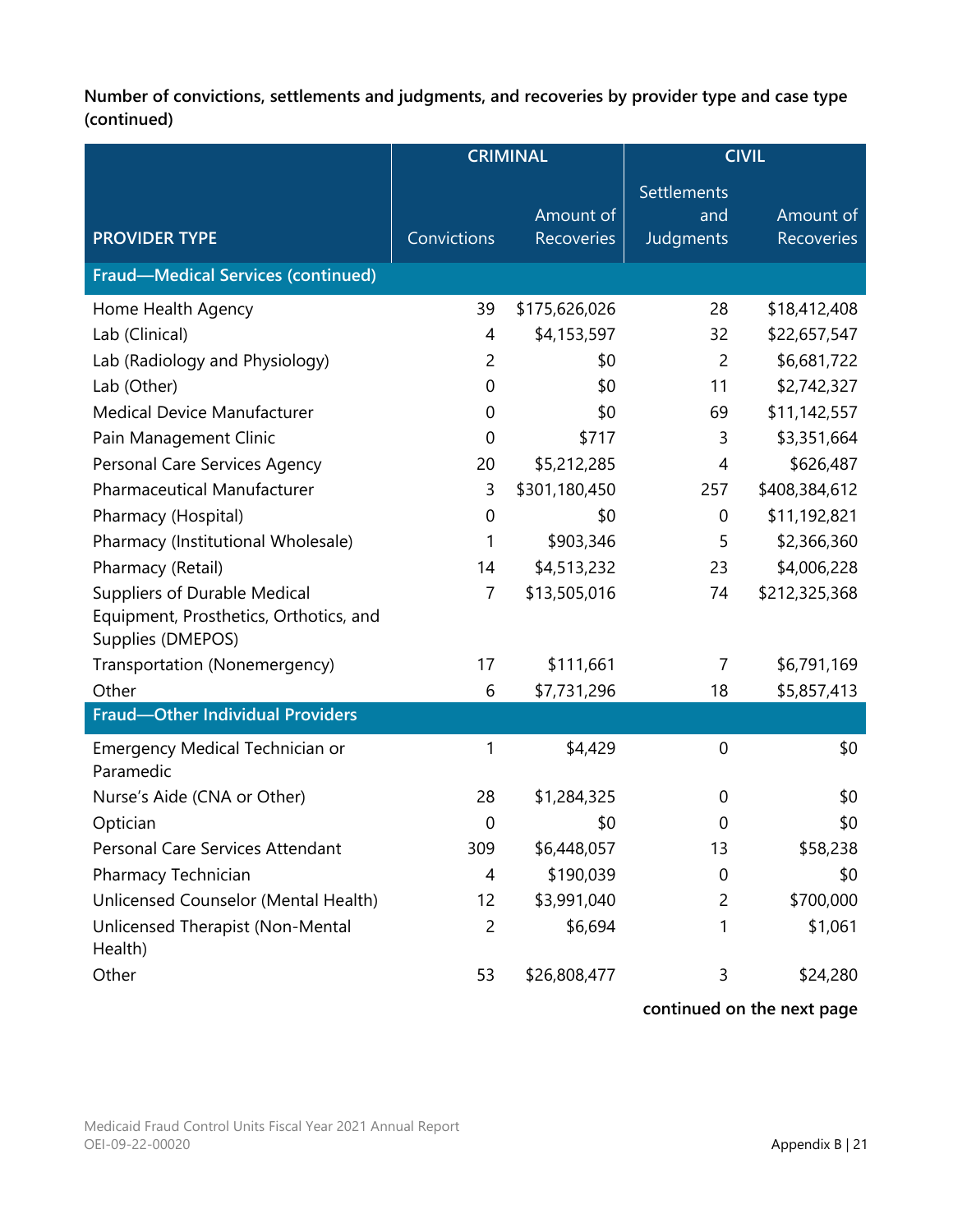**Number of convictions, settlements and judgments, and recoveries by provider type and case type (continued)**

|                                               |                | <b>CRIMINAL</b>                |                    | <b>CIVIL</b>                   |
|-----------------------------------------------|----------------|--------------------------------|--------------------|--------------------------------|
|                                               |                |                                | <b>Settlements</b> |                                |
| <b>PROVIDER TYPE</b>                          | Convictions    | Amount of<br><b>Recoveries</b> | and<br>Judgments   | Amount of<br><b>Recoveries</b> |
|                                               |                |                                |                    |                                |
| Fraud-Physicians (MD/DO) by Medical Specialty |                |                                |                    |                                |
| Allergist/Immunologist                        | 1              | \$75,402                       | 1                  | \$2,149,256                    |
| Cardiologist                                  | $\overline{0}$ | \$0                            | $\overline{c}$     | \$127,356                      |
| <b>Emergency Medicine</b>                     | 1              | \$18,198                       | $\overline{c}$     | \$197,703                      |
| <b>Family Practice</b>                        | 22             | \$8,388,888                    | 9                  | \$2,504,848                    |
| Geriatrician                                  | $\mathbf 0$    | \$0                            | 0                  | \$0                            |
| Internal Medicine                             | 4              | \$81,750                       | $\overline{7}$     | \$5,149,946                    |
| Neurologist                                   | $\mathbf 0$    | \$0                            | $\overline{c}$     | \$138,318                      |
| Obstetrician/Gynecologist                     | 2              | \$20,844,613                   | 3                  | \$281,649                      |
| Ophthalmologist                               | 2              | \$763                          | 0                  | \$0                            |
| Pediatrician                                  | 0              | \$0                            | 6                  | \$1,583,148                    |
| Physical Medicine and Rehabilitation          | 2              | \$234,325                      | 0                  | \$0                            |
| Psychiatrist                                  | 4              | \$4,667,727                    | 1                  | \$244,303                      |
| Radiologist                                   | $\mathbf 0$    | \$0                            | 1                  | \$1,490,515                    |
| Surgeon                                       | 1              | \$4,973,432                    | 3                  | \$170,815                      |
| Urologist                                     | 0              | \$0                            | 0                  | \$0                            |
| Other MD/DO                                   | 15             | \$3,221,406                    | 9                  | \$3,033,316                    |
| <b>Fraud-Program Related</b>                  |                |                                |                    |                                |
| Managed Care Organization (MCO)               | $\overline{0}$ | \$0                            | 14                 | \$6,573,536                    |
| Medicaid Program Administration               | 0              | \$0                            | 1                  | \$10,600,000                   |
| Other                                         | 9              | \$206,091                      | 3                  | \$163,774                      |
| <b>TOTAL</b>                                  | 1,105          | \$856,634,176                  | 716                | \$826,183,179                  |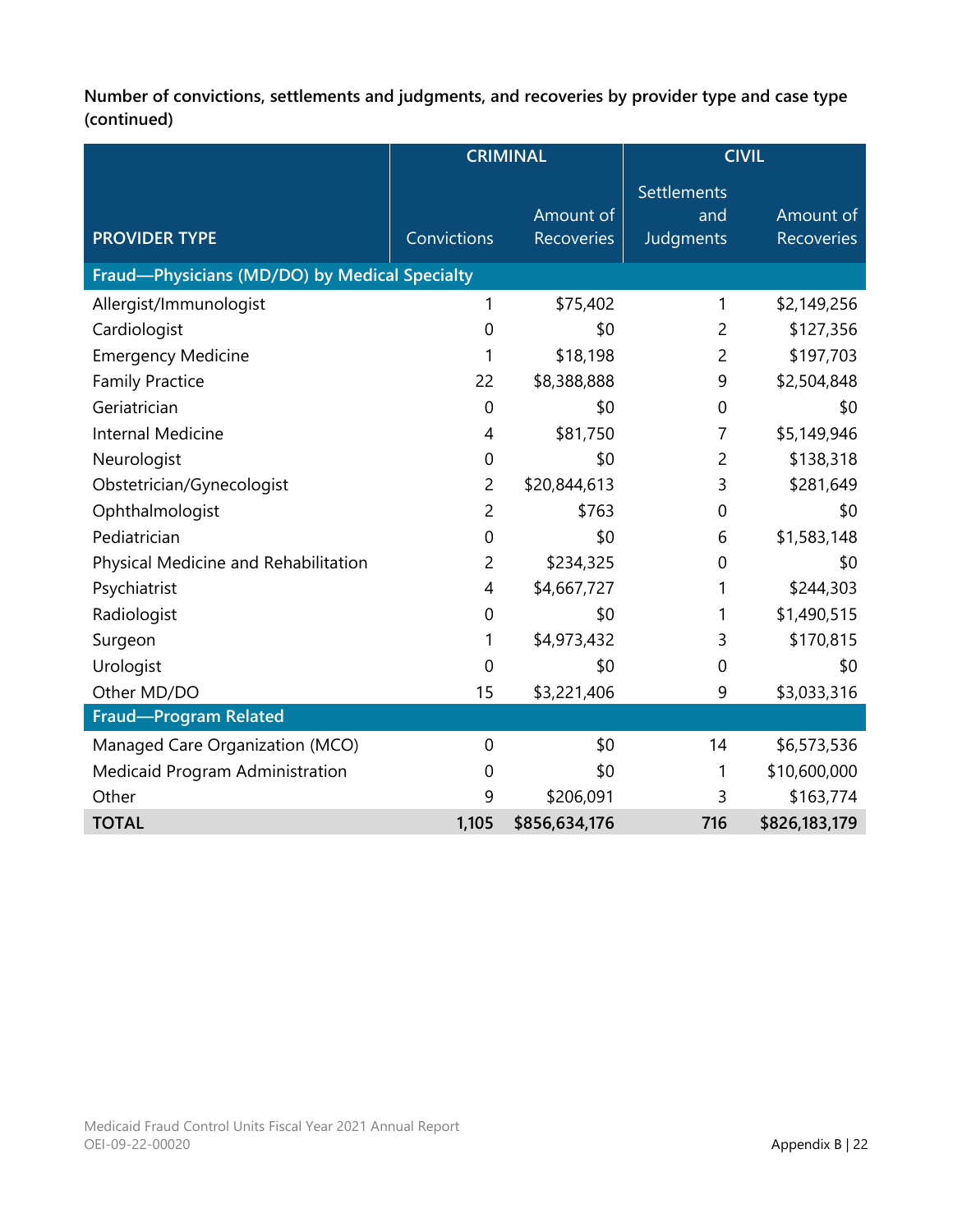**Exhibit B2: Number of open investigations at the end of FY 2021 by provider type and case type**

|                                                                                     | <b>OPEN INVESTIGATIONS</b> |                |       |
|-------------------------------------------------------------------------------------|----------------------------|----------------|-------|
| <b>PROVIDER TYPE</b>                                                                | Criminal                   | Civil          | Total |
| <b>Patient Abuse or Neglect</b>                                                     |                            |                |       |
| <b>Assisted Living Facility</b>                                                     | 210                        | $\overline{7}$ | 217   |
| Developmental Disability Facility (Residential)                                     | 224                        | 4              | 228   |
| Hospice                                                                             | 8                          | 0              | 8     |
| <b>Nondirect Care Staff</b>                                                         | 131                        | 0              | 131   |
| Nurse Aide (CNA or Other)                                                           | 354                        | 3              | 357   |
| <b>Nursing Facilities</b>                                                           | 972                        | 68             | 1,040 |
| Nurse (RN, LPN, or NP) or Physician Assistant                                       | 298                        | $\overline{2}$ | 300   |
| Personal Care Aide or Other Home Care Aide                                          | 272                        | $\overline{0}$ | 272   |
| Other                                                                               | 816                        | 6              | 822   |
| Fraud-Facility-Based Medicaid Providers and Programs-Inpatient and/or Residential   |                            |                |       |
| <b>Assisted Living Facility</b>                                                     | 38                         | 12             | 50    |
| Developmental Disability Facility (Residential)                                     | 34                         | 7              | 41    |
| Hospice                                                                             | 69                         | 31             | 100   |
| Hospital                                                                            | 70                         | 219            | 289   |
| Inpatient Psychiatric Services for Individuals Under<br>Age 21                      | 8                          | 9              | 17    |
| <b>Nursing Facility</b>                                                             | 120                        | 201            | 321   |
| Other Inpatient Mental Health Facility                                              | 17                         | 26             | 43    |
| Other Long-Term Care Facility                                                       | 12                         | 16             | 28    |
| Fraud-Facility-Based Medicaid Providers and Programs-Outpatient and/or Day Services |                            |                |       |
| <b>Adult Day Center</b>                                                             | 83                         | 3              | 86    |
| Ambulatory Surgical Center                                                          | 3                          | 11             | 14    |
| Developmental Disability Facility (Nonresidential)                                  | 33                         | 15             | 48    |
| Dialysis Center                                                                     | $\mathbf 0$                | 61             | 61    |
| Mental Health Facility (Nonresidential)                                             | 369                        | 66             | 435   |
| Substance Abuse Treatment Center                                                    | 155                        | 52             | 207   |
| Other Facility (Nonresidential)                                                     | 85                         | 79             | 164   |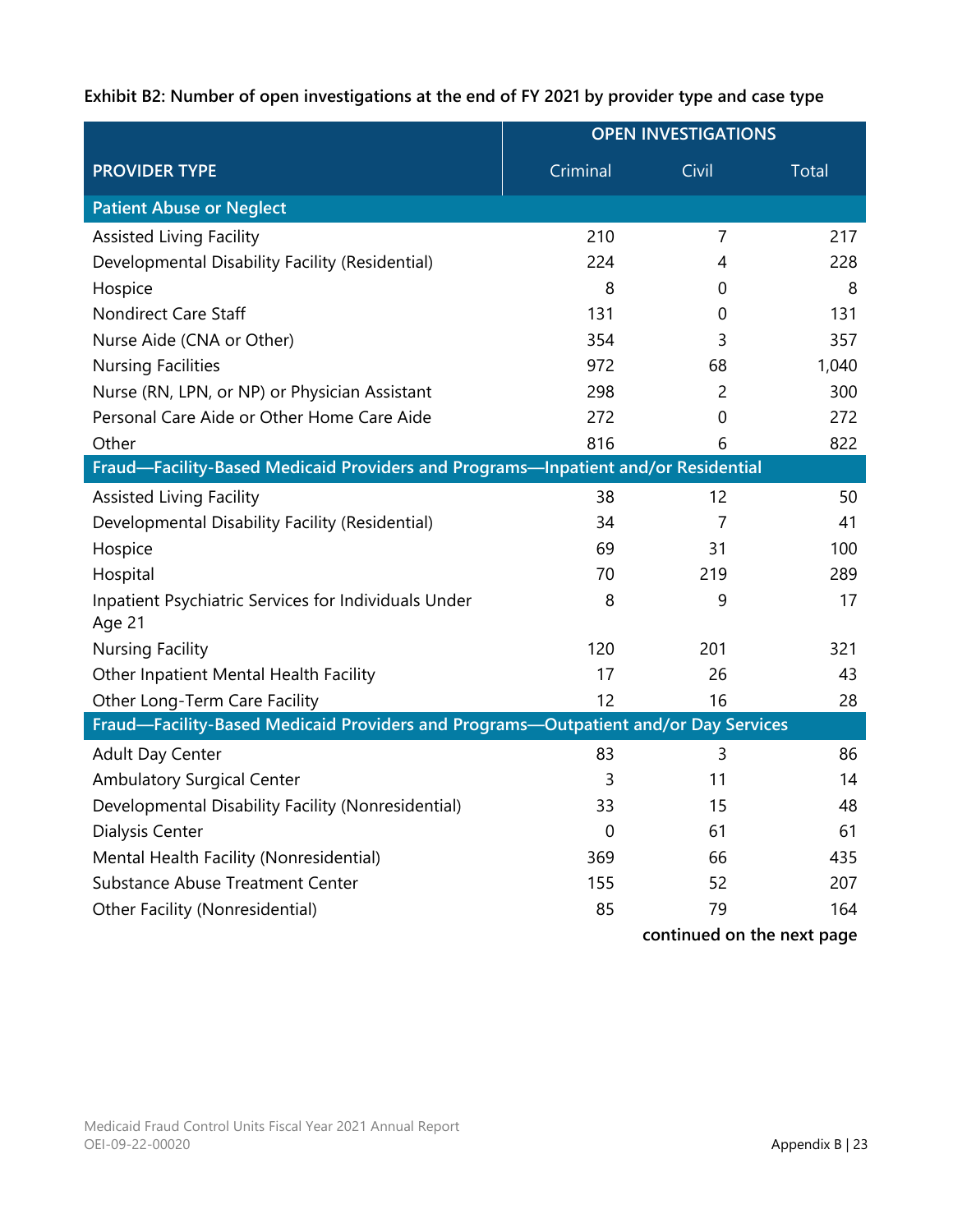**Exhibit B2: Number of open investigations at the end of FY 2021 by provider type and case type (continued)**

|                                                                                          | <b>OPEN INVESTIGATIONS</b> |             |       |
|------------------------------------------------------------------------------------------|----------------------------|-------------|-------|
| <b>PROVIDER TYPE</b>                                                                     | Criminal                   | Civil       | Total |
| <b>Fraud-Licensed Practitioners</b>                                                      |                            |             |       |
| Audiologist                                                                              | $\overline{7}$             | 3           | 10    |
| Chiropractor                                                                             | 23                         | 4           | 27    |
| <b>Clinical Social Worker</b>                                                            | 70                         | 3           | 73    |
| Dental Hygienist                                                                         | $\overline{c}$             | 2           | 4     |
| Dentist                                                                                  | 263                        | 67          | 330   |
| Nurse (LPN, RN, or Other Licensed)                                                       | 485                        | 8           | 493   |
| <b>Nurse Practitioner</b>                                                                | 72                         | 10          | 82    |
| Optometrist                                                                              | 20                         | 12          | 32    |
| Pharmacist                                                                               | 60                         | 23          | 83    |
| Physician Assistant                                                                      | 27                         | $\mathbf 0$ | 27    |
| Podiatrist                                                                               | 23                         | 13          | 36    |
| Psychologist                                                                             | 78                         | 15          | 93    |
| Therapist (Non-Mental Health, PT, ST, OT, or RT)                                         | 95                         | 31          | 126   |
| <b>Other Practitioner</b>                                                                | 121                        | 17          | 138   |
| <b>Fraud-Medical Services</b>                                                            |                            |             |       |
| Ambulance                                                                                | 53                         | 44          | 97    |
| <b>Billing Services</b>                                                                  | 52                         | 88          | 140   |
| Home Health Agency                                                                       | 558                        | 104         | 662   |
| Lab (Clinical)                                                                           | 112                        | 538         | 650   |
| Lab (Radiology and Physiology)                                                           | 27                         | 54          | 81    |
| Lab (Other)                                                                              | 36                         | 191         | 227   |
| <b>Medical Device Manufacturer</b>                                                       | 3                          | 673         | 676   |
| Pain Management Clinic                                                                   | 54                         | 15          | 69    |
| Personal Care Services Agency                                                            | 171                        | 11          | 182   |
| Pharmaceutical Manufacturer                                                              | 65                         | 2,354       | 2,419 |
| Pharmacy (Hospital)                                                                      | 1                          | 3           | 4     |
| Pharmacy (Institutional Wholesale)                                                       | 10                         | 207         | 217   |
| Pharmacy (Retail)                                                                        | 353                        | 916         | 1,269 |
| Transportation (Nonemergency)                                                            | 260                        | 24          | 284   |
| Suppliers of Durable Medical Equipment, Prosthetics,<br>Orthotics, and Supplies (DMEPOS) | 167                        | 552         | 719   |
| Other                                                                                    | 79                         | 312         | 391   |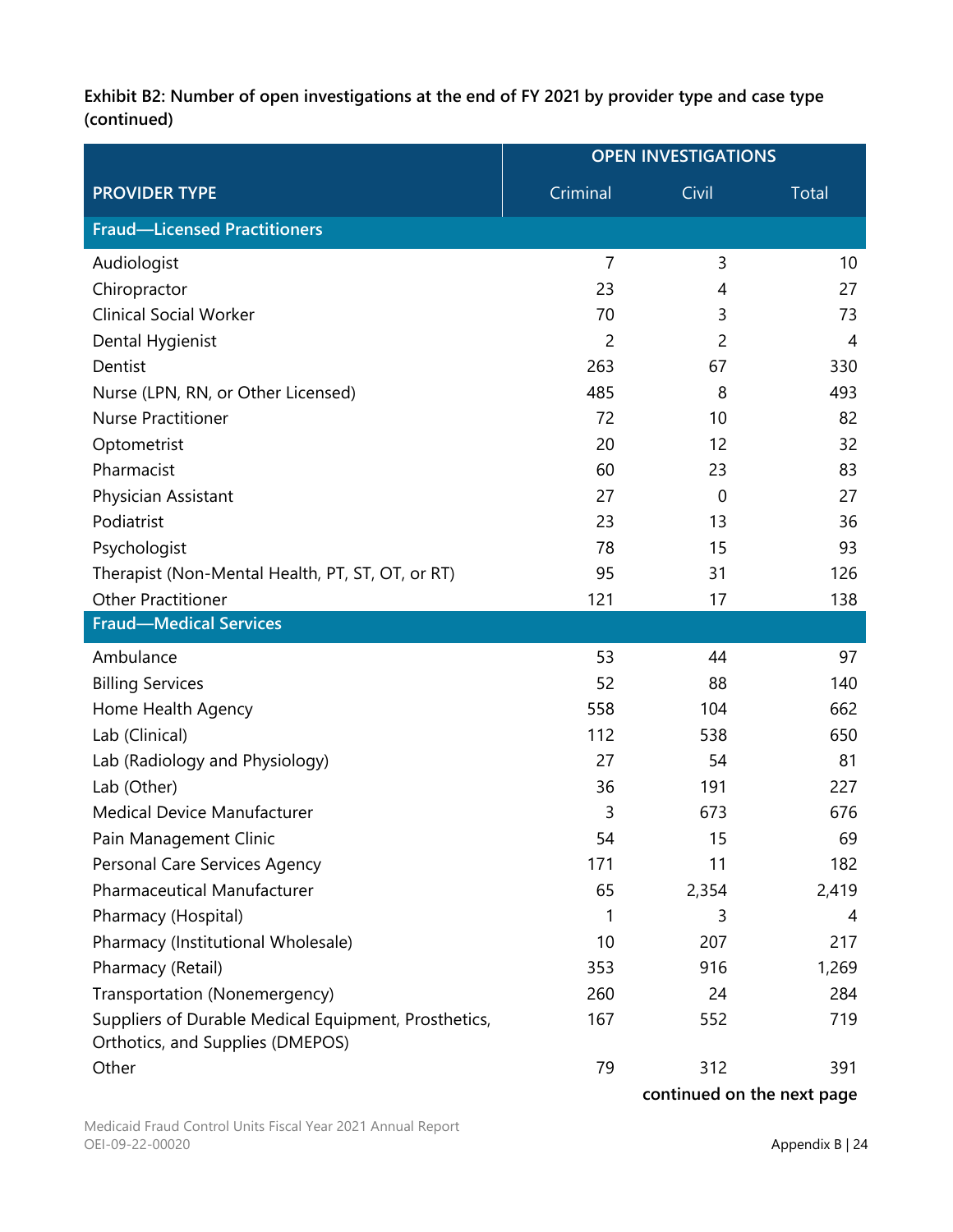#### **Exhibit B2: Number of open investigations at the end of FY 2021 by provider type and case type (continued)**

|                                               | <b>OPEN INVESTIGATIONS</b> |                |              |
|-----------------------------------------------|----------------------------|----------------|--------------|
| <b>PROVIDER TYPE</b>                          | Criminal                   | Civil          | <b>Total</b> |
| <b>Fraud-Other Individual Providers</b>       |                            |                |              |
| Emergency Medical Technician or Paramedic     | $\mathbf 0$                | 1              | 1            |
| Nurse Aide (CNA or Other)                     | 73                         | 0              | 73           |
| Optician                                      | 1                          | 4              | 5            |
| Personal Care Services Attendant              | 1,693                      | 22             | 1,715        |
| Pharmacy Technician                           | 16                         | 0              | 16           |
| Unlicensed Counselor (Mental Health)          | 71                         | 4              | 75           |
| Unlicensed Therapist (Non-Mental Health)      | 11                         | 1              | 12           |
| Other                                         | 405                        | 47             | 452          |
| Fraud-Physicians (MD/DO) by Medical Specialty |                            |                |              |
| Allergist/Immunologist                        | $\overline{7}$             | $\overline{2}$ | 9            |
| Cardiologist                                  | 16                         | 17             | 33           |
| <b>Emergency Medicine</b>                     | 22                         | 34             | 56           |
| <b>Family Practice</b>                        | 226                        | 40             | 266          |
| Geriatrician                                  | 3                          | 1              | 4            |
| <b>Internal Medicine</b>                      | 134                        | 33             | 167          |
| Neurologist                                   | 21                         | 4              | 25           |
| Obstetrician/Gynecologist                     | 29                         | 8              | 37           |
| Ophthalmologist                               | 18                         | 15             | 33           |
| Pediatrician                                  | 46                         | 9              | 55           |
| Physical Medicine and Rehabilitation          | 23                         | 7              | 30           |
| Psychiatrist                                  | 68                         | 14             | 82           |
| Radiologist                                   | 7                          | 18             | 25           |
| Surgeon                                       | 36                         | 16             | 52           |
| Urologist                                     | 4                          | 3              | 7            |
| Other MD/DO                                   | 185                        | 88             | 273          |
| <b>Fraud-Program Related</b>                  |                            |                |              |
| Managed Care Organization (MCO)               | 18                         | 81             | 99           |
| Medicaid Program Administration               | 13                         | 12             | 25           |
| Other                                         | 145                        | 123            | 268          |
| <b>Total</b>                                  | 11,019                     | 7,796          | 18,815       |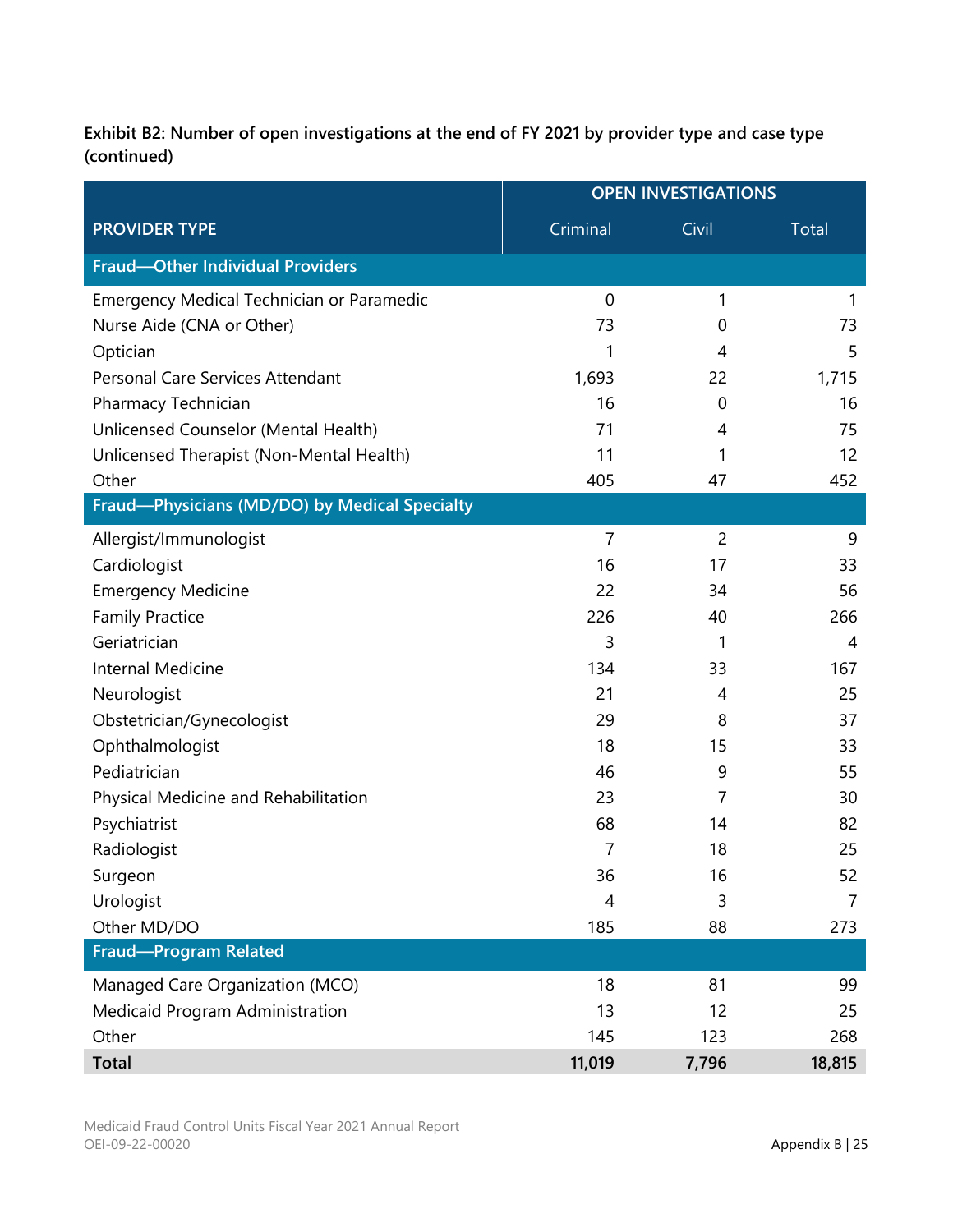## <span id="page-28-1"></span><span id="page-28-0"></span>**Acknowledgments**

Linda Min served as the team leader for this study, and Matt DeFraga served as the lead analyst. Office of Evaluation and Inspections (OEI) staff who provided support include Susan Burbach, Jordan Clementi Gerken, Robert Gibbons, Christina Lester, Petra Nealy, Keith Peters, and China Tantameng.

We would also like to acknowledge the contributions of other Office of Inspector General (OIG) staff, including Alexis Crowley, Lonie Kim, Jessica Swanstrom, and Sara Swisher.

This report was prepared under the direction of Blaine Collins, Regional Inspector General for Evaluation and Inspections in the San Francisco regional office, and Abby Amoroso and Michael Henry, Deputy Regional Inspectors General, in consultation with Richard Stern, Director of the Medicaid Fraud Policy and Oversight Division.

### <span id="page-28-2"></span>**Contact**

To obtain additional information concerning this report, contact the Office of Public Affairs at [Public.Affairs@oig.hhs.gov.](mailto:Public.Affairs@oig.hhs.gov) OIG reports and other information can be found on the OIG website at [oig.hhs.gov.](https://oig.hhs.gov/) 

Office of Inspector General U.S. Department of Health and Human Services 330 Independence Avenue, SW Washington, DC 20201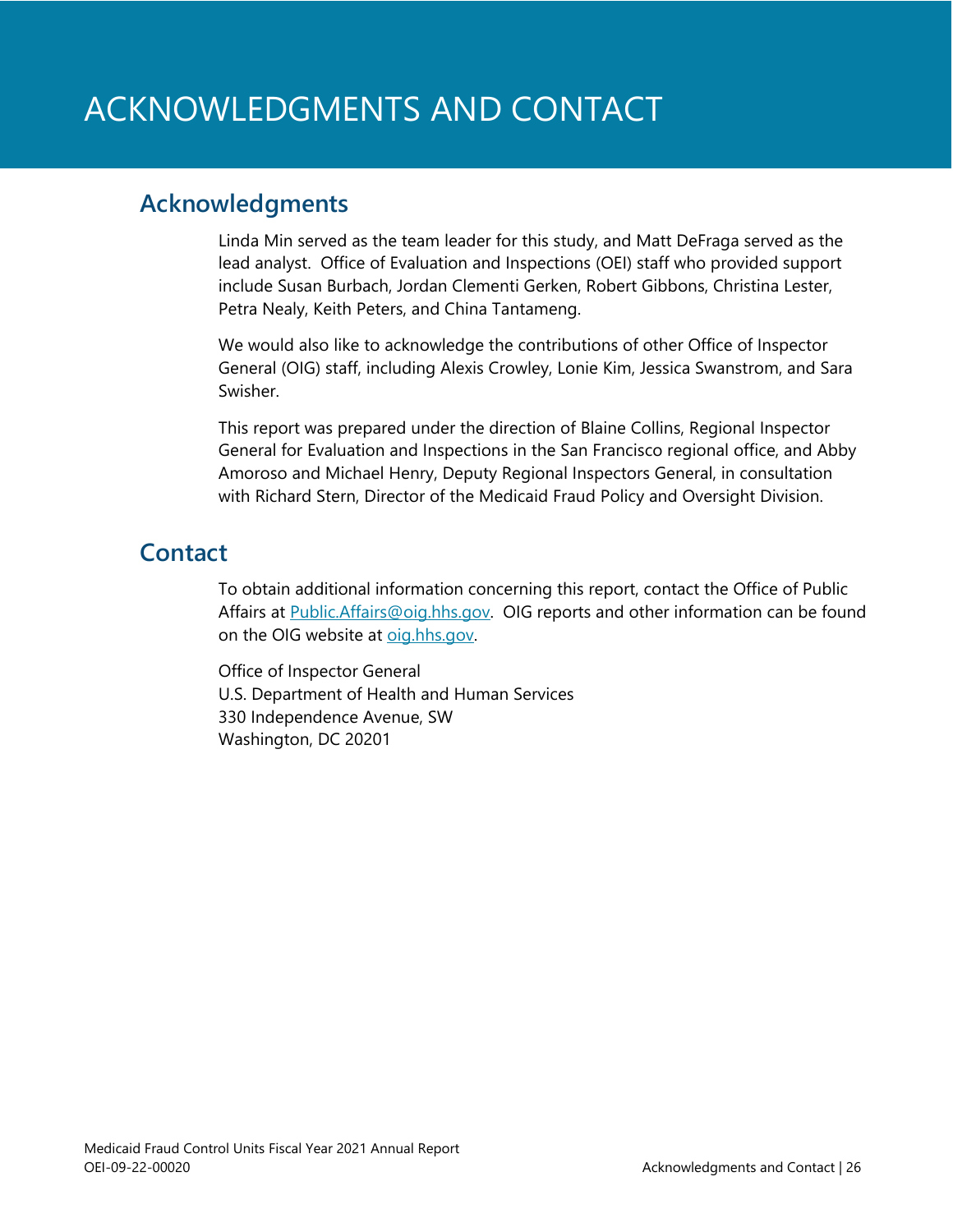<span id="page-29-0"></span>The mission of the Office of Inspector General (OIG), as mandated by Public Law 95-452, as amended, is to protect the integrity of the Department of Health and Human Services (HHS) programs, as well as the health and welfare of beneficiaries served by those programs. This statutory mission is carried out through a nationwide network of audits, investigations, and inspections conducted by the following operating components:

**The Office of Audit Services (OAS)** provides auditing services for HHS, either by conducting audits with its own audit resources or by overseeing audit work done by others. Audits examine the performance of HHS programs and/or its grantees and contractors in carrying out their respective responsibilities and are intended to provide independent assessments of HHS programs and operations. These audits help reduce waste, abuse, and mismanagement and promote economy and efficiency throughout HHS.

**The Office of Evaluation and Inspections (OEI)** conducts national evaluations to provide HHS, Congress, and the public with timely, useful, and reliable information on significant issues. These evaluations focus on preventing fraud, waste, or abuse and promoting economy, efficiency, and effectiveness of departmental programs. To promote impact, OEI reports also present practical recommendations for improving program operations.

**The Office of Investigations (OI)** conducts criminal, civil, and administrative investigations of fraud and misconduct related to HHS programs, operations, and beneficiaries. With investigators working in all 50 States and the District of Columbia, OI utilizes its resources by actively coordinating with the Department of Justice and other Federal, State, and local law enforcement authorities. The investigative efforts of OI often lead to criminal convictions, administrative sanctions, and/or civil monetary penalties.

**The Office of Counsel to the Inspector General (OCIG)** provides general legal services to OIG, rendering advice and opinions on HHS programs and operations and providing all legal support for OIG's internal operations. OCIG represents OIG in all civil and administrative fraud and abuse cases involving HHS programs, including False Claims Act, program exclusion, and civil monetary penalty cases. In connection with these cases, OCIG also negotiates and monitors corporate integrity agreements. OCIG renders advisory opinions, issues compliance program

guidance, publishes fraud alerts, and provides other guidance to the health care industry concerning the anti-kickback statute and other OIG enforcement authorities.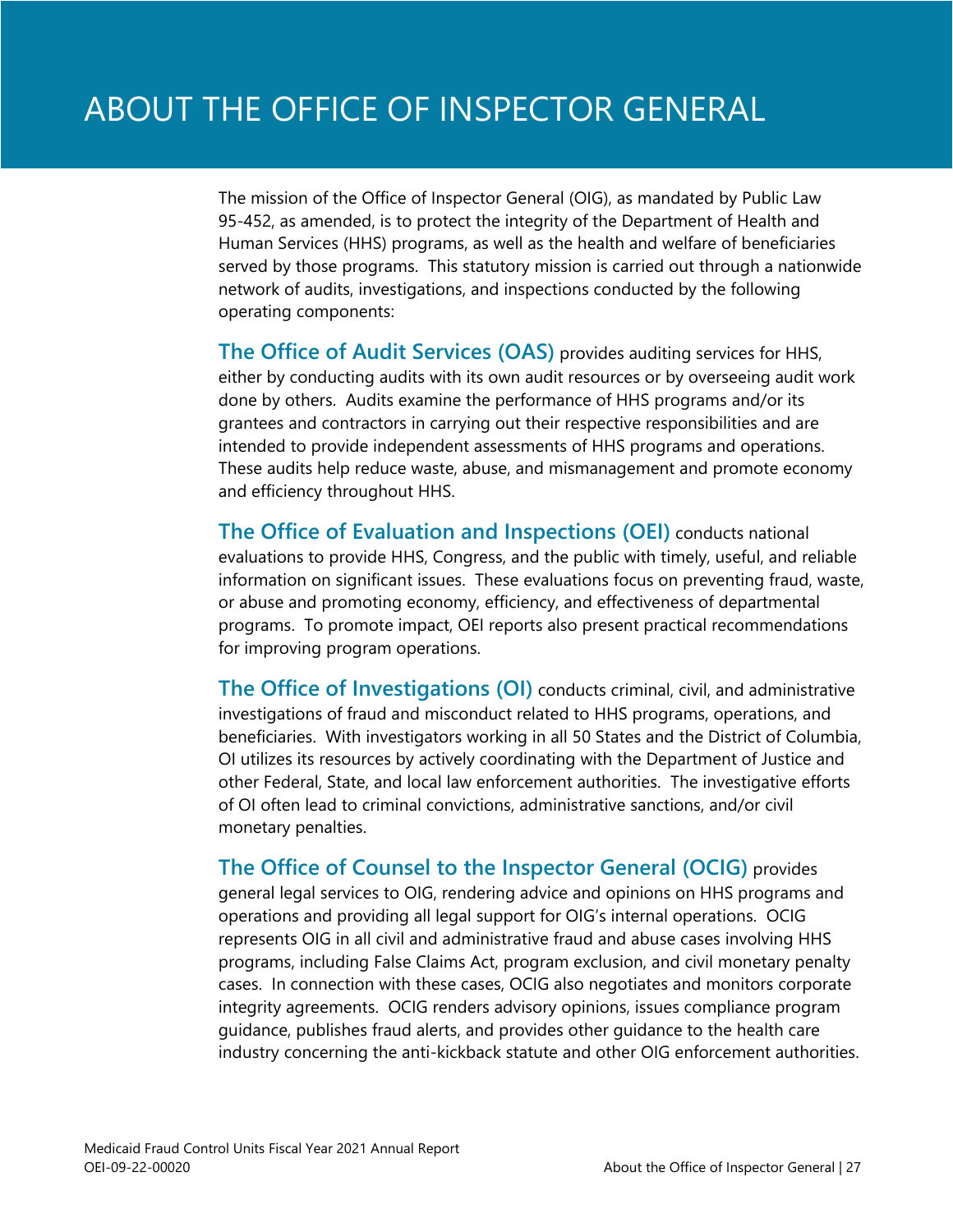## <span id="page-30-0"></span>ENDNOTES

<sup>1</sup> Social Security Act (SSA) § 1903(q)(3)–(4). Regulations at 42 CFR § 1007.11(b)(1) add that a Unit's responsibilities may include reviewing complaints of misappropriation of patients' private funds in residential health care facilities. Units may investigate patient abuse and neglect incidents occurring in (1) health care facilities that receive Medicaid payments; and (2) board and care facilities, which are residential settings that receive payments on behalf of two or more unrelated adults who reside in the facility and receive nursing care services or a substantial amount of personal care services (PCS). SSA § 1903(q)(4). As of December 27, 2020, MFCUs may also receive Federal financial participation to investigate and prosecute abuse or neglect of Medicaid beneficiaries in a noninstitutional or other setting. Consolidated Appropriations Act, 2021, P.L. No. 116-260, Division CC § 207.

<sup>2</sup> SSA § 1902(a)(61).

<sup>3</sup> The SSA authorizes the Secretary of HHS to award grants (SSA § 1903(a)(6)) and to certify and annually recertify Units (SSA § 1903(q)). The Secretary delegated this authority to OIG. See also 42 CFR § 1007.15. Units must meet several requirements established by the SSA and Federal regulations. For example, each Unit must (1) be a single, identifiable entity of State Government, separate and distinct from the State Medicaid agency (SSA § 1903(q)(2); 42 CFR §§ 1007.5(a) and 1007.9(a)); (2) employ an interdisciplinary staff that consists of at least an investigator, an auditor, and an attorney (SSA § 1903(q)(6); 42 CFR § 1007.13); (3) develop a formal agreement, such as a memorandum of understanding, describing the Unit's relationship with the State Medicaid agency (42 CFR § 1007.9(d)); and (4) have either statewide authority to prosecute cases or formal procedures to refer suspected criminal violations to an agency with such authority (SSA § 1903(q)(1); 42 CFR § 1007.7).

<sup>4</sup> The territories of American Samoa, Guam, and the Northern Mariana Islands have not established Units. Puerto Rico and the U.S. Virgin Islands received certification to operate in FY 2019 and North Dakota received certification to operate in FY 2020.

<sup>5</sup> SSA § 1903(a)(6). For a Unit's first 3 years of operation, the Federal Government contributes 90 percent of funding and the State contributes 10 percent. Thereafter, the Federal Government contributes 75 percent and the State contributes 25 percent.

<sup>6</sup> OIG's analysis of MFCU Annual Statistical Reports from FY 2021.

<sup>7</sup> 42 CFR § 1007.20. MFCUs must receive approval from OIG to conduct data mining. As of January 2022, 21 MFCUs were approved for data mining. OIG, *Data Mining Applications*, [https://oig.hhs.gov/fraud/medicaid-fraud-control-units-mfcu/data](https://oig.hhs.gov/fraud/medicaid-fraud-control-units-mfcu/data-mining.asp)[mining.asp.](https://oig.hhs.gov/fraud/medicaid-fraud-control-units-mfcu/data-mining.asp) Accessed on January 27, 2022.

<sup>8</sup> SSA § 1128; 42 U.S.C. § 1320a-7. See also OIG, *Background Information*, [https://oig.hhs.gov/exclusions/background.asp.](https://oig.hhs.gov/exclusions/background.asp)  Accessed on January 27, 2022.

<sup>9</sup> OIG provides information on MFCU operations and outcomes but does not direct or encourage MFCUs to investigate or prosecute a specific number of cases. MFCU investigators and prosecutors should apply professional judgment and discretion in determining what criminal and civil cases to pursue.

<sup>10</sup> 42 CFR § 1007.15.

<sup>11</sup> MFCU performance standards are published at 77 Fed. Reg. 32645 (June 1, 2012).

 $12$  To calculate the ROI for MFCUs, we first calculated the total recoveries by adding the \$857 million in criminal case recoveries to the \$826 million in civil case recoveries. We then divided the \$1.7 billion in total recoveries by the total MFCU grant expenditures of \$314 million, resulting in the overall ROI of \$5.36 for every \$1 spent.